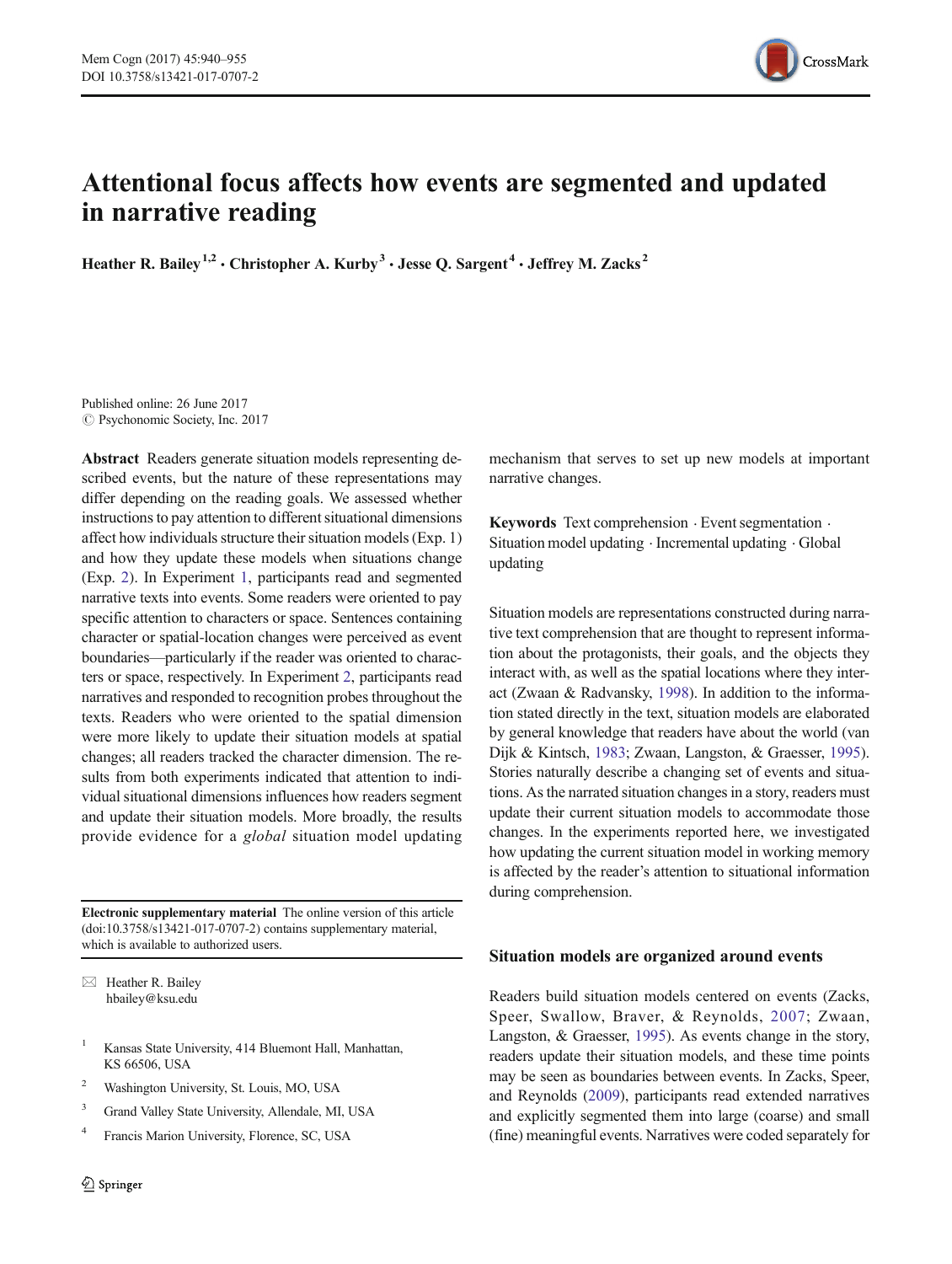changes in six situational dimensions: cause, character, goal, time, objects, and space. Zacks et al. [\(2009\)](#page-15-0) found that participants were more likely to perceive event boundaries when there was a change on a situational dimension than when there was continuity, and that reading times slowed down at event boundaries.

The event segmentation system likely interacts with attention control processes. Event segmentation theory (Zacks et al., [2007](#page-15-0)) proposes that event segmentation is a spontaneous process and may serve to direct processing to eventrelated features in the environment. In a think-aloud study, Kurby and Zacks [\(2012](#page-14-0)) found that readers were more likely to mention features of the narrative situation at event boundaries than in the middle of events. This suggests that the activation of event information may be moderated by perceived event structure. However, the direction of influence can also run the other way: Goal-related attentional changes may influence perceived event structure. Consistent with this possibility, event segmentation behavior is sensitive to segmentation instructions. Participants are adept at segmenting at different grain sizes depending on instructions, and this manipulation can affect subsequent memory performance (Hanson & Hirst, [1989](#page-14-0); Lassiter, Stone, & Rogers, [1988](#page-15-0)). In this study, we asked whether focusing attention on certain dimensions of a narrative situation during reading affects how those features guide event segmentation and model updating. Focusing on spatial information, for example, may make space feature more strongly in segmentation and updating, whereas focusing on character information may make characters feature more strongly in such processes.

#### Reader goals and comprehension

To our knowledge, no study has found an effect of reader goals on the segmentation of narrative text; however, a wealth of research has evaluated the effect of goals on other measures of text encoding and comprehension. In particular, McCrudden and Schraw ([2007](#page-15-0)) have put forth a model describing how reader goals influence text processing. Their goal-focusing model proposes that instructions will influence reader goals, which then leads readers to adopt specific strategies. On the basis of these strategies, readers will focus on portions of the text that are more relevant to their goals. Previous work using such instructions has shown that reader goals influence the inferences that readers draw (Linderholm & van den Broek, [2002](#page-15-0); Magliano, Trabasso, & Graesser, [1999;](#page-15-0) Narvaez, van den Broek, & Barron-Ruiz, [1999](#page-15-0); van den Broek, Lorch, Linderholm, & Gustafson, [2001](#page-15-0)). For instance, research has shown that when reading for entertainment, comprehenders tend to generate different inferences than when they read for study (Linderholm & van den Broek, [2002](#page-15-0)). People reading for study tended to produce more explanatory and predictive inferences, whereas people reading for entertainment produced more knowledge-based associative inferences. Reader goals can also influence sentence reading times (Lorch, Lorch, & Mogan, [1987](#page-15-0)), global comprehension ratings (Lehman & Schraw, [2002\)](#page-15-0), text recall (Bohn-Gettler & Kendeou, [2014](#page-14-0); Linderholm & van den Broek, [2002](#page-15-0); Narvaez et al., [1999;](#page-15-0) Pichert & Anderson, [1977](#page-15-0)), eye movements (Kaakinen & Hyönä, [2005,](#page-14-0) [2008;](#page-14-0) Kaakinen, Hyönä, & Keenan, [2002,](#page-14-0) [2003\)](#page-14-0), and self-reported reading strategies (Braten & Samuelstuen, [2004](#page-14-0)). Moreover, reading goals affect the extent to which comprehenders rely on situation models. Schmalhofer and Glavanov ([1986](#page-15-0)) found that readers remember situational information better if they are reading to learn from a text than if they are reading for entertainment, and Zwaan ([1994](#page-15-0)) found that situational information is remembered better when people think they are reading news stories rather than literature.

Reading goals can affect how situation models are constructed and updated. The event indexing model suggests that readers track at least five situational dimensions when constructing situation models— $(1)$  time,  $(2)$  space,  $(3)$  goals,  $(4)$ causes, and (5) characters and objects—and much research has confirmed that readers track these dimensions during text comprehension (Zwaan & Radvansky, [1998\)](#page-15-0). A previous study asked whether readers can effectively attend to one dimension at a time and whether such focused attention has an impact on situational processing. In two experiments, Therriault, Rinck, and Zwaan [\(2006](#page-15-0)) manipulated whether readers attended to space, time, or characters during story comprehension and assessed situation model processing. Reading times were examined for sentences that contained changes along the spatial, time, and character dimensions. (Reading typically slows down at situational changes [see Zwaan & Radvansky, [1998\]](#page-15-0), which has been taken as evidence of situation model updating [but see Radvansky & Copeland, [2010](#page-15-0), regarding reading time and spatial changes].) Therriault et al. found that reading times slowed down for spatial shifts only when participants were instructed to attend to space, whereas reading times slowed down for changes in characters and time regardless of attentional focus. The results from this study provide three key findings: (1) Readers can effectively modulate their attention to separate situational dimensions; (2) attentional focus may affect how and when situation models are updated during narrative comprehension; and (3) readers robustly attend to characters and time without specific instructions.

That readers attended strongly to characters is consistent with previous work showing that readers robustly encode character information in situation models (Zwaan & Radvansky, [1998](#page-15-0)) and that readers track characters closely (e.g., Rapp, Gerrig, & Prentice, [2001;](#page-15-0) Zwaan, Langston, & Graesser, [1995\)](#page-15-0). The fact that Therriault et al. [\(2006\)](#page-15-0) found that space was tracked most strongly when readers explicitly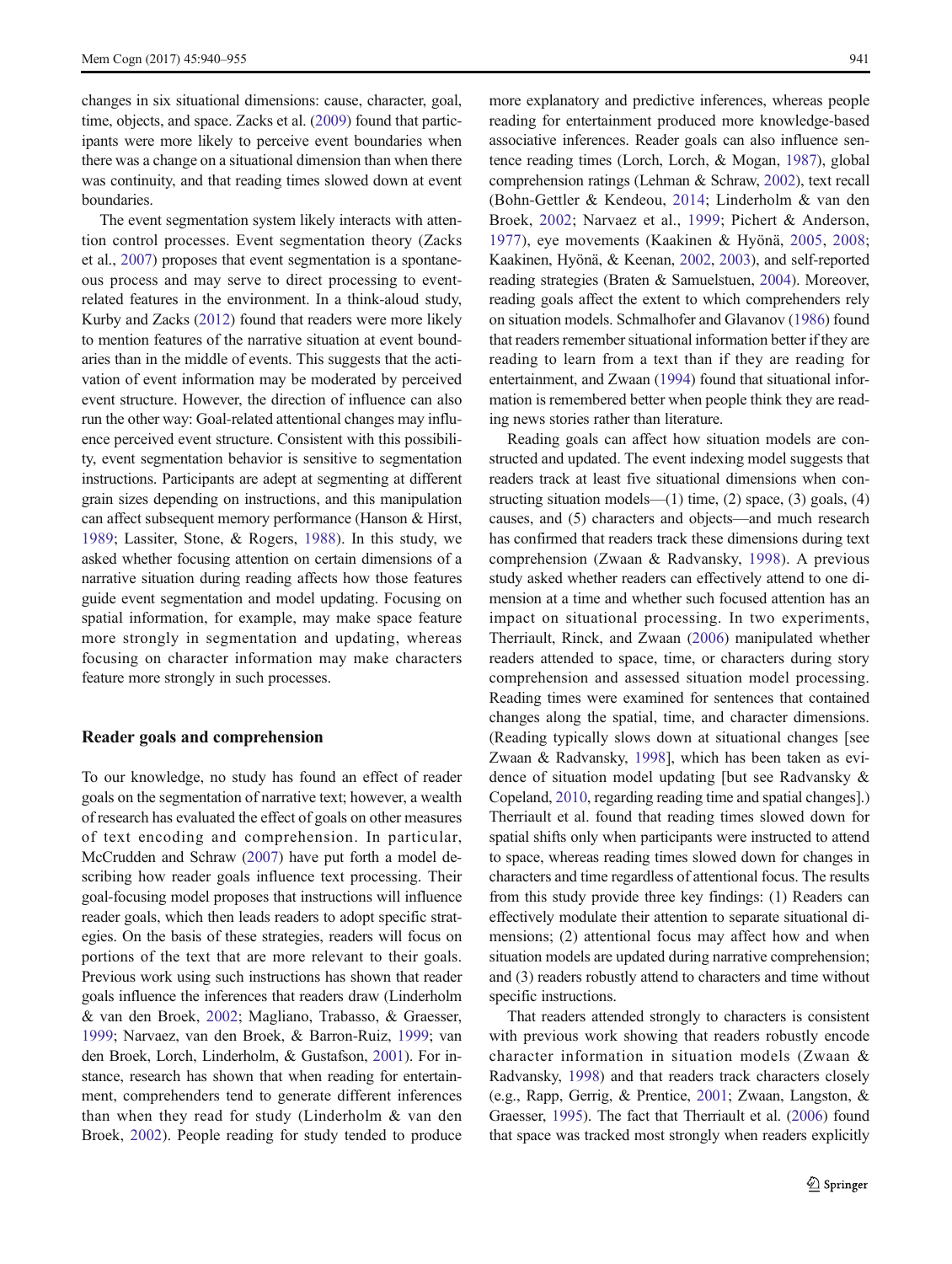<span id="page-2-0"></span>attended to space suggests that although readers can track spatial location during comprehension, they do not always do so (see Zwaan & Radvansky, [1998](#page-15-0), for a review). Readers are more likely to track space if they have studied a map beforehand (e.g., Bower & Rinck, [2001;](#page-14-0) Morrow, Bower, & Greenspan, [1989](#page-15-0)), are instructed to focus on spatial information (e.g., Hakala, [1999;](#page-14-0) Therriault et al., [2006\)](#page-15-0), or are reading the text a second time (Zwaan, Magliano, & Graesser, [1995\)](#page-15-0).

Given that readers tend to track characters by default, but strongly track the spatial dimension only when they have explicit reasons to do so, we asked whether having such a reason affects online situation model updating. Specifically, as compared to normal reading or attending specifically to characters, does attending to space alter when a situation model is updated and which elements are updated? In the present study, we used instructions that were similar to what McCrudden and Schraw [\(2007](#page-15-0)) referred to as general purpose instructions. Readers were given goals that focused attention on either the characters or the spatial locations mentioned in the story. Previous work on relevancy had used gross measures of text processing, such as comprehension ratings, overall reading strategies, and reading times (e.g., Braten & Samuelstuen, [2004;](#page-14-0) Lehman & Schraw, [2002\)](#page-15-0). Here we evaluated moment-to-moment text processing through the use of event segmentation measures (Study 1) and online recognition memory probes (Study 2). The aim of the present experiments was to assess whether instructions to pay attention to different dimensions would affect when situation models were updated and which information within these models was updated. Narrative texts were written that systematically controlled shifts along one dimension at a time. These narratives included shift sentences that contained only a change in characters or a change in spatial locations. In Experiment 1 we evaluated whether readers perceived these character and spatial changes as event boundaries and whether readers' goals influenced which changes they perceived as event boundaries. In Experiment [2](#page-4-0) we evaluated how situation models are updated and whether this process is affected by readers' goals.

### Experiment 1

In this experiment, participants read narrative texts and segmented them into meaningful events. Participants were instructed to pay attention to characters, pay attention to spatial locations, or read for comprehension. The purposes of this experiment were to (1) assess the points in the narratives at which readers identified boundaries that should trigger situation model updating and (2) evaluate whether attentional instructions influenced which situational changes readers identified as important event boundaries. We predicted that readers would be more likely to segment the narratives at character

and spatial shift sentences than at sentences that contained no shift. We also predicted that readers would be more likely to segment at important changes that occurred along the dimension to which they were attending (Therriault et al., [2006](#page-15-0)). For example, readers paying attention to space would be more likely to segment at spatial shift sentences than at other sentences, and more likely to segment at spatial shifts than readers paying attention to characters.

# Method

#### Participants

The participants were 62 individuals (ages  $18-23$ ,  $M = 19.65$ ) years,  $SD = 1.29$ ; 43 females, 19 males) recruited from introductory psychology courses at Washington University, St. Louis. Participants were randomly assigned to an attention group. Three participants were excluded from the analyses due to failure to comply with the instructions. Of the remaining 59 participants, 19 were in the character group, 20 were in the spatial group, and 20 were in the control group. Participants either received course credit or were paid \$10/h for their participation.

# Materials

Narrative texts All participants were given one practice story about two children on a playground and eight experimental texts about (1) a camping trip, (2) touring a castle, (3) a family getting ready in the morning, (4) visiting a relative in the hospital, (5) Christmas shopping, (6) visiting an aquarium, (7) employees in an office, and (8) a trip to the zoo. The practice story consisted of 23 sentences (264 words), and the eight experimental texts ranged from 84 to 118 sentences (1,046–1,405 words) in length. All texts were presented in a single-space, single-paragraph format. They were printed on a single piece of paper in Times New Roman 12-point font. Every sentence contained either a change in character (character shift), a change in spatial location (spatial shift), or no change (no shift). Each story contained four character shift sentences and four spatial shift sentences. (The stories used in this experiment can be found online at [http://pages.wustl.](http://pages.wustl.edu/dcl/stimuli) [edu/dcl/stimuli.](http://pages.wustl.edu/dcl/stimuli))

Segmentation task Participants were asked to use a pencil to mark off the stories into the units of activity that seemed natural and meaningful. They were instructed to place a line between two words to mark a boundary when they believed one unit of activity had ended and another had begun.

Attention instructions Participants in the control group were instructed to read the texts for comprehension and were asked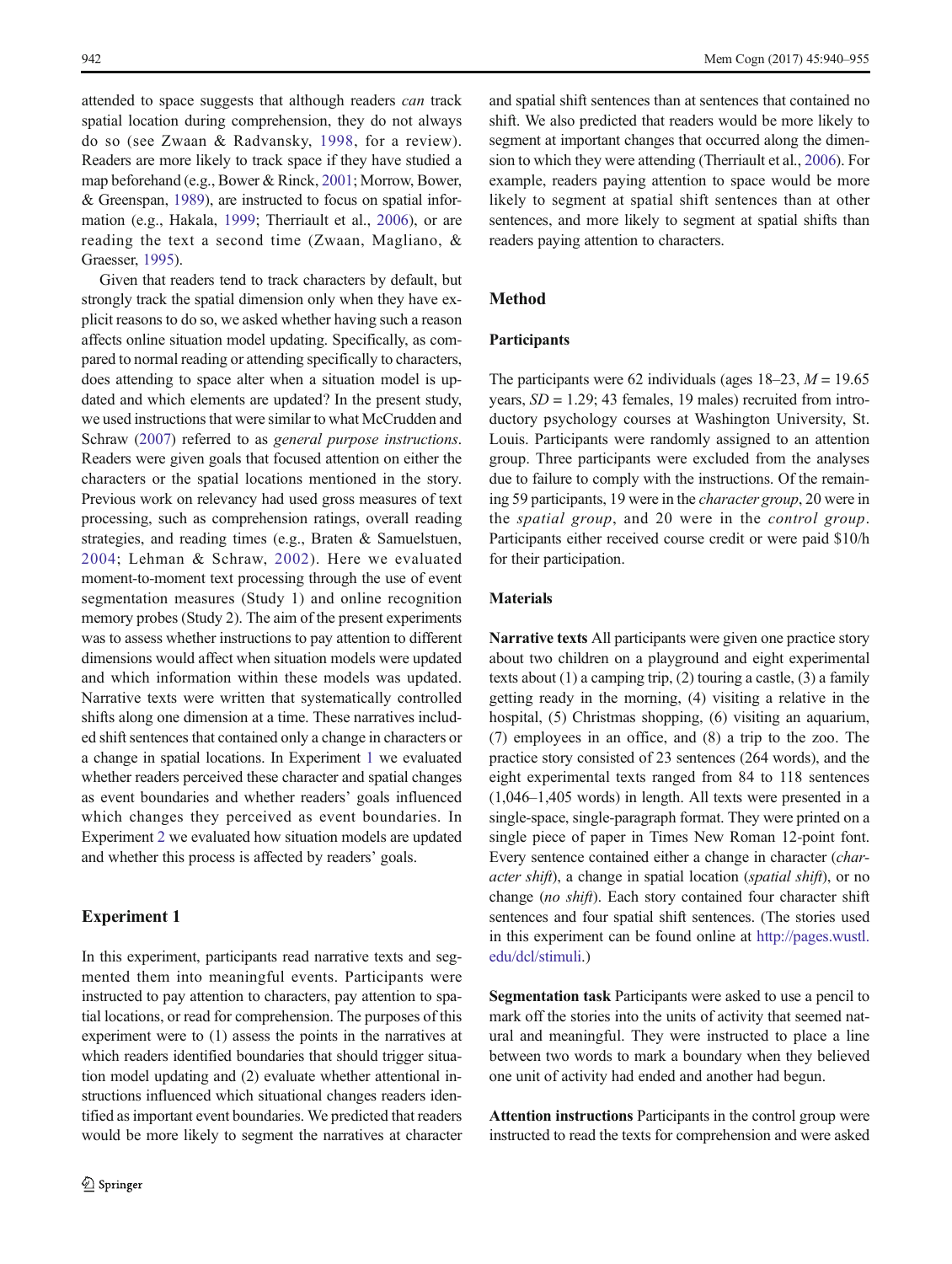to write a paragraph summarizing each story. Participants in the character group were instructed, before reading, to pay close attention to the characters in the story because afterward they would be asked to write a brief description of the physical appearance, personality traits, and general impressions about a specific character. Each story contained at least two characters, and the participants did not know which of these characters they would be asked to describe. Thus, they were instructed to pay attention to all of the characters in each story. The participants in the spatial group were instructed to pay close attention to all of the spatial locations described in each story. They were told to make a "mental map" of where the characters went and that they would be asked to draw this map on a piece of paper after each story.

#### Procedure

Participants were tested in a group setting in a large classroom. They first read and segmented the practice story. The participants in the control group were given an example of an appropriate summary of the practice story, whereas the participants in the character group were given an example of an appropriate character description, and the participants in the spatial group were given an example of an appropriate map. Following the practice story the experimenter answered questions, and then participants completed the eight experimental texts. For each text, participants read and segmented it and then composed a summary (control group), wrote a character description (character group), or drew a map (spatial group). Finally, participants completed a short demographics questionnaire.

#### Data preparation

Most of the boundaries marked by participants were placed at sentence breaks; however, some were placed in the middle of a sentence (e.g., after a semicolon). The boundaries placed in the middle of a sentence only made up 3.5% of the segmentation data (Camping =  $3.1\%$ ; Castle =  $3.5\%$ ; Family =  $4.1\%$ ; Hospital =  $2.1\%$ ; Shopping =  $2.1\%$ ; Aquarium =  $2.7\%$ ; Office  $= 4.8\%$ ; Zoo = 5.6%). Boundaries placed at a sentence break were coded as being associated with the sentence following the break. For each sentence, the probability of segmenting was calculated as the number of participants who segmented there, divided by the total number of participants. The probabilities were then averaged separately for all of the sentences containing no shift, a character shift, or a spatial shift. The proportion of participants who segmented is plotted for each sentence in each story in Fig. S1 of the supplementary materials.

#### Results and discussion

#### Effects of shifts on segmentation

Figure [1](#page-4-0) plots the probabilities of segmenting at each shift type for each attentional group. To evaluate whether participants identified our shift sentences as event boundaries and whether this differed with attentional instructions, we conducted a 3 (Group: control vs. character vs. spatial)  $\times$  3 (Shift Type: no shift vs. character shift vs. spatial shift) mixed analysis of variance (ANOVA). The main effect of shift type was significant,  $F(2, 112) = 276.63$ ,  $p < .001$ ,  $\eta^2 = .82$ . Tukey's b post hoc analyses indicated that participants were more likely to segment at a sentence containing a spatial shift  $(M = .59)$  than at a sentence containing a character shift  $(M =$ .52), and they were more likely to segment at both of these sentence types than at a sentence containing no shift  $(M = .10)$ . The main effect of group was also significant,  $F(2, 56) = 5.66$ ,  $p = .006$ ,  $\eta^2 = .20$ . Tukey's b post hoc analyses indicated that the spatial group ( $M = .46$ ) segmented more than did the control group ( $M = 0.33$ ), whereas the character group ( $M =$ .41) did not differ from either of the other groups.

These main effects were qualified by a significant Group  $\times$  Shift Type interaction,  $F(4, 112) = 2.62$ ,  $p =$ .039,  $\eta^2$  = .02, indicating that the types of shift that participants identified as event boundaries differed by group. Specifically, the spatial group was more likely to segment at a spatial shift  $(M = .70, SD = .19)$  than at a character shift ( $M = .57$ ,  $SD = .21$ ),  $t(19) = 2.42$ , p  $= .026$ ,  $d = 0.65$ , whereas the control group was equally likely to segment at a character shift  $(M = .44, SD =$ .21) and a spatial shift ( $M = .48$ ,  $SD = .17$ ),  $p = .384$ , and the same was true for the character group (character shift:  $M = .55$ ,  $SD = .16$ ; spatial shift:  $M = .58$ ,  $SD =$ .18,  $p = .408$ ).

These results indicate that the sentences containing a shift were perceived as event boundaries more often than no-shift sentences. Furthermore, the task orientation with which participants read the stories influenced which types of shifts they perceived as event boundaries. Readers who were directed to attend to space segmented more at spatial than at character shifts, whereas readers who were directed to attend to characters segmented equally often at character and spatial shifts. This supports the possibility suggested by Therriault et al. [\(2006\)](#page-15-0) that explicit instructions to direct attention to particular situational dimensions influence when readers update situation models.

Finally, despite the different task orientations, the three groups did not differ in their probabilities of segmenting at a character shift,  $F(2, 59) = 2.11$ ,  $p = .131$ . The fact that readers identified character shifts as meaningful event boundaries is consistent with previous results showing that when people read narrative text for comprehension, they tend to focus on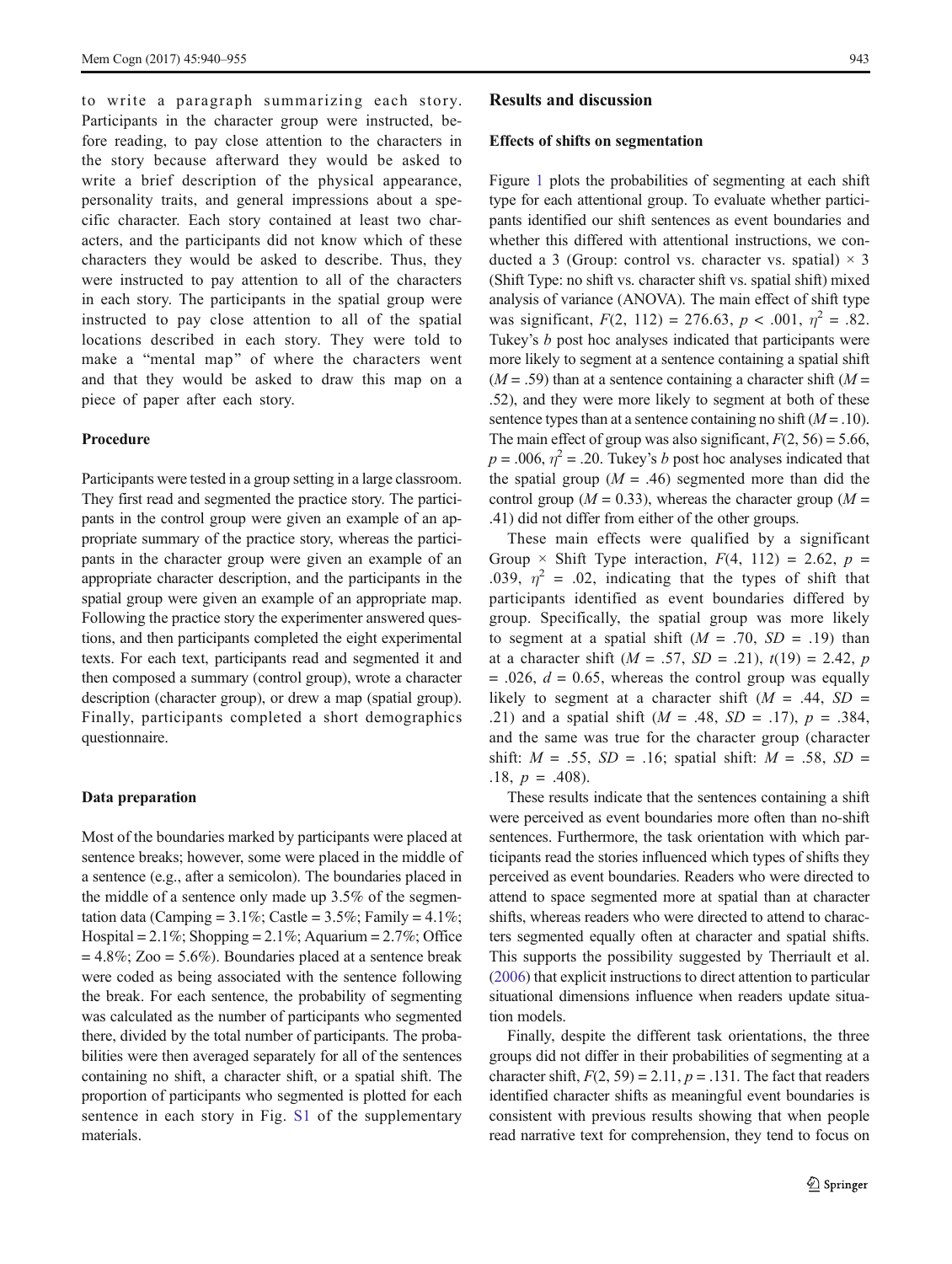<span id="page-4-0"></span>

Fig. 1 Mean probabilities that each attention group segmented at no-shift, character-shift, and spatial-shift sentences in Experiment [1.](#page-2-0) Error bars show standard errors of the means.

characters, their properties, and their goals (Albrecht & O'Brien [1993](#page-14-0); Glenberg, Meyer, & Lindem, [1987](#page-14-0); Rapp et al., [2001;](#page-15-0) Rinck & Weber, [2003](#page-15-0)).

#### Experiment 2

The results from Experiment [1](#page-2-0) indicated that readers segmented at the shift sentences and that the segmentations differed with attentional groups. Given that shift sentences were perceived as event boundaries, we assume that readers need to update their situation models at these sentences (Zwaan & Radvansky, [1998](#page-15-0)). One possibility is that manipulating attention through the use of relevancy instructions may affect situation model updating mechanisms. If relevancy instructions prompt readers to focus on portions of the text that are more relevant to their goals, it is possible that the instructions will influence when event boundaries are perceived (Exp. 1) and, subsequently, what information is updated within the situation model. We hypothesized that readers paying attention to spatial location would be more likely to update spatial information, and to update at spatial changes, than would readers paying attention to character information, and vice versa.

If readers' attentional focus can influence situation model updating, what mechanisms are affected? Theories of comprehension have proposed two distinct mechanisms by which situation models are updated. The first is an incremental updating mechanism, in which only information relevant to the changing dimension is updated in the situation model (Bower & Rinck, [2001;](#page-14-0) Zwaan, Langston, & Graesser, [1995\)](#page-15-0). The event indexing model (Zwaan, Langston, & Graesser, [1995](#page-15-0)) proposes an incremental mechanism. For instance, when individuals read about a character moving from a parking lot into a store, according to the event indexing model, only information related to the spatial location is updated. Information related to the parking lot is backgrounded, information related to the store is now represented, and information related to the character remains active in the situation model.

Recent work by Curiel and Radvansky ([2014](#page-14-0)) has demonstrated evidence of incremental updating in the context of event indexing. They found that readers slowed down at a spatial shift even when it immediately followed a character shift (and at a character shift that immediately followed a spatial shift). This pattern of results suggests that the initial spatial shift did not lead to updating the character information (or vice versa)—that is, the spatial information was updated incrementally at the spatial shift.

The second updating mechanism is a *global* mechanism through which the entire situation model is updated (Bailey & Zacks, [2015;](#page-14-0) Kurby & Zacks, [2012](#page-14-0); Zacks et al., [2007\)](#page-15-0). When one dimension changes, not only is that dimension updated but also the unchanged dimensions. Event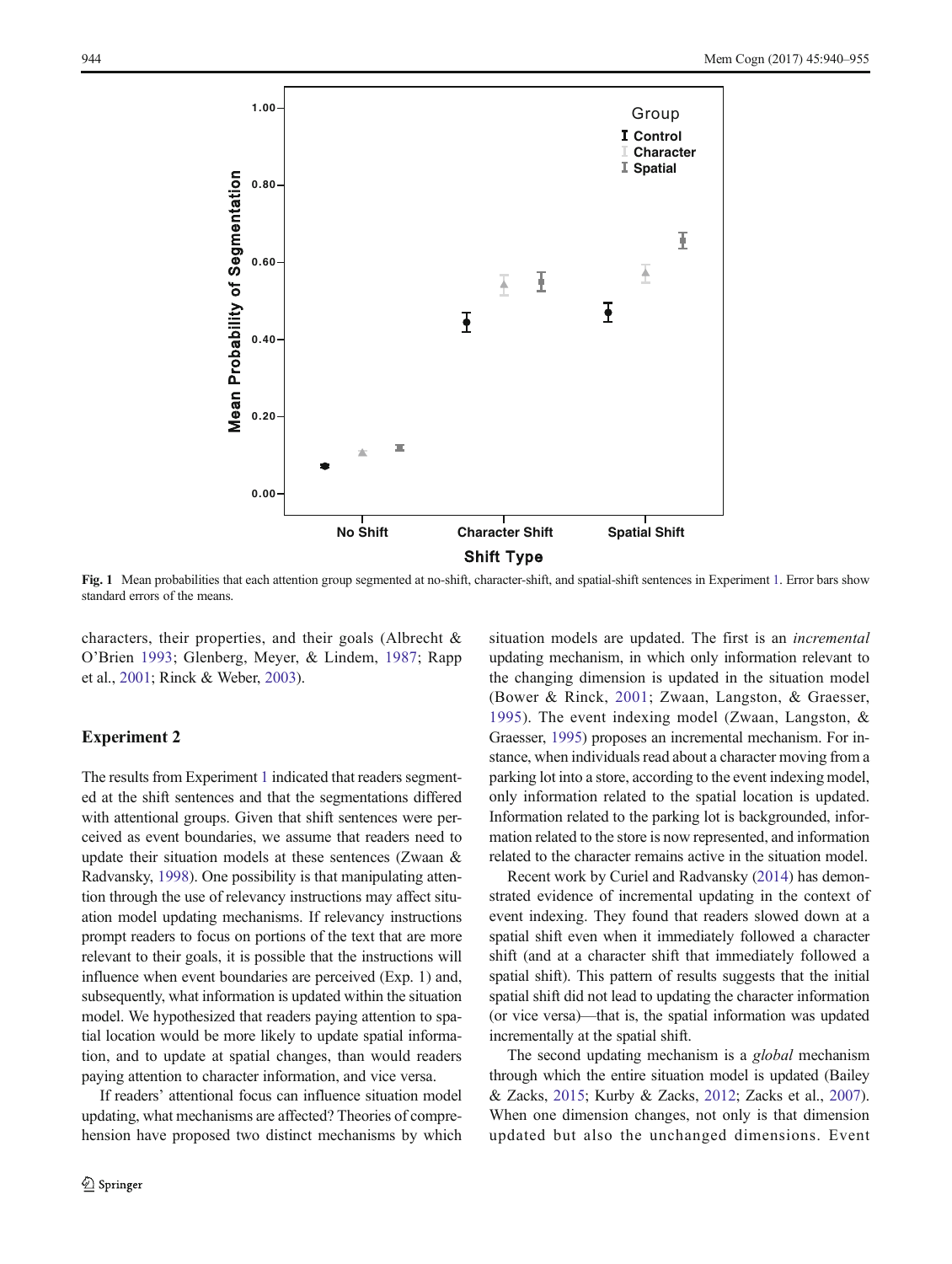segmentation theory, which incorporates such a global mechanism, proposes that when a change occurs and an event boundary is perceived, the entire model is cleared from working memory and a completely new model is built. For example, when individuals read about the same character moving from the parking lot into the store, event segmentation theory proposes that information about the parking lot as well as information related to the character will be removed from the situation model until a new model is constructed.

Reading comprehension studies have provided evidence for global updating by demonstrating that readers update not only information related to the changed dimension but also information related to the unchanged dimension. For example, readers are slower to respond to objects mentioned before a spatial shift (e.g., Glenberg et al., [1987;](#page-14-0) Rinck & Bower, [2000\)](#page-15-0), to objects mentioned before a time shift (e.g., Ditman, Holcomb, & Kuperberg, [2008](#page-14-0)), and to spatial information mentioned before a time shift (e.g., Speer & Zacks, [2005\)](#page-15-0).

Incremental and global updating are different memoryupdating mechanisms. However, situation model updating does not necessarily always have to occur in an entirely incremental or an entirely global fashion. For instance, global updating may occur at changes that are perceived as event boundaries, whereas incremental updating may occur at changes that do not trigger the perception of event boundaries. The structure-building framework involves both types of updating mechanisms (Gernsbacher, [1990\)](#page-14-0). In this framework, readers incrementally update their situation models to represent incoming information. However, when there is a large discrepancy between the incoming and previous information, readers globally update and build an entirely new model.

Two recent studies have provided evidence that both global and incremental updating can occur during a single narrative comprehension experience. Kurby and Zacks [\(2012\)](#page-14-0) used a think-aloud paradigm to measure the extent to which readers mentioned different dimensions of a narrative situation. When changes occurred along a given dimension that did not correspond to an event boundary (i.e., event middles), readers were more likely to mention just the changing dimension. At perceived event boundaries, readers were likely to mention both changed and unchanged information from several dimensions. Kurby and Zacks argued that readers incrementally updated their situation models at changes that occurred in the middle of an event and globally updated them at event boundaries. In another study, Bailey and Zacks ([2015\)](#page-14-0) used the memoryupdating paradigm that we used in the present study: Participants read narratives that included shifts in the spatial and character dimensions, and also responded to memory probes testing the accessibility of information on those dimensions. Bailey and Zacks found that the likelihood of using a particular updating mechanism (incremental vs. global) varied

with age: Young adults updated more incrementally, whereas older adults updated more globally.

A third study used perceptual and memory tasks to attempt to distinguish between global and incremental updating during television viewing. In their first study, Huff, Meitz, and Papenmeier ([2014\)](#page-14-0) measured long-term memory for event boundaries identified in situation comedies, as a function of the number of changing situational dimensions at each boundary (locations, actions, characters, or time). They found that as the number of changing dimensions increased, recognition memory for the event boundary improved. In a second study, they found that viewers' abilities to predict what would happen after the boundary decreased with increasing numbers of situation changes. Huff et al. interpreted these results as supporting a purely incremental updating mechanism. We will return to this claim in the General Discussion.

To evaluate situation model updating in Experiment [2,](#page-4-0) we presented stories on a computer screen one sentence at a time and used a recognition memory probe technique. Immediately after reading a sentence that contained a shift, participants responded to a probe phrase from the previous situation that was related to either the changed or the unchanged situational dimension. To discourage participants from focusing disproportionately on the shift sentence, probe phrases were also included after control sentences that contained no shift. We measured response times and accuracy to the probe phrases, on the assumption that responses would be relatively fast and accurate if the information was actively represented in the situation model, whereas responses would be relatively slower and less accurate if the information had been removed from the situation model during shift-related updating. In this paradigm, slower or less accurate recognition responses are used to assess updating. If there is a change on a dimension and responses on either dimension are slowed or less accurate relative to a no-change control, this is evidence of updating.

Incremental updating should affect only the changed dimension. For example, imagine reading about a man who parked his car and then headed into a grocery store. After reading about this change in spatial location, an incremental updating mechanism should lead to slower or less accurate responses to information related to spatial locations in the parking lot. However, incremental updating of the spatial location should not influence the accessibility of character information, since it is an unchanged dimension. A global updating mechanism, on the other hand, should influence responses to both probes of information about the parking lot (which changed) and about the man (which did not). More generally, when responses to probes of an unchanged dimension are slower or less accurate than probe responses to a nochange control, this indicates that the situation model has been updated globally. When responses to probes of a changed dimension are slower or less accurate than responses to probes of an unchanged dimension, this indicates that only the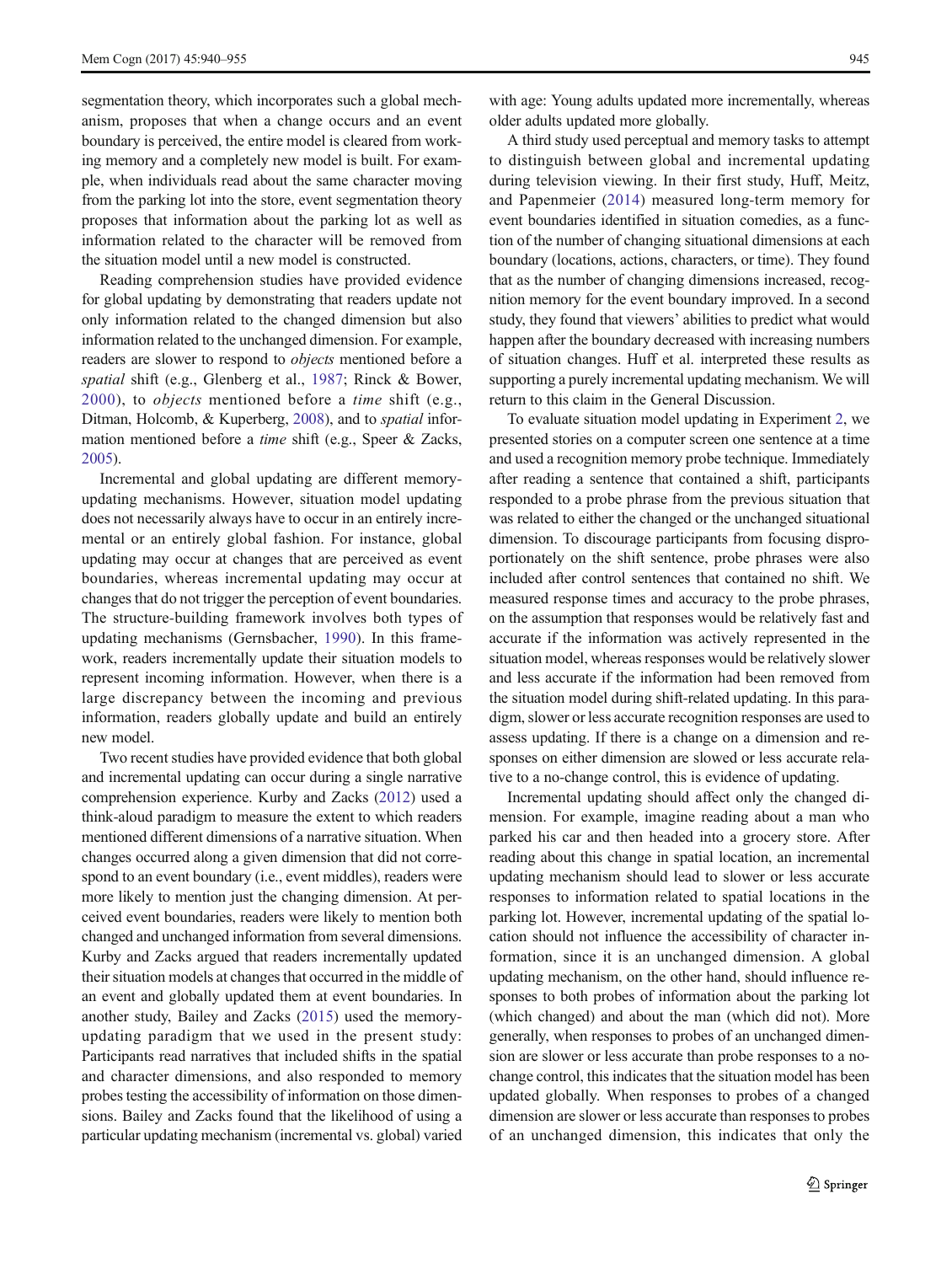changed dimension of the situation model has been updated, which would be incremental updating.

Attention to situational dimensions may affect both when situation model updating happens and what is updated—that is, whether incremental or global updating mechanisms are engaged. If a reader is attending to one dimension, changes in that dimension may be more likely to lead to global updating. For example, if a reader were tracking spatial information, reading about a spatial shift might be especially likely to trigger updating of both character and spatial information. Furthermore, if a reader is not tracking a dimension while reading, then information related to that dimension may not be updated even during a global update. For example, if a reader were failing to track spatial information, that information likely would be poorly represented in the model and would show little change in accessibility as a function of updating, whether global or incremental. (Note that this does not mean that a reader could not answer questions about such information; the reader just would need to rely on other sources, such as surface information or long-term memory.) Thus, it is possible for global updating to affect only one of the two dimensions if a reader does not represent the other dimension in his or her situation model. It is also possible for global updating to happen only at one kind of situation change, if a reader segments the narrative only on the basis of a dimension of interest.

The main goals of Experiment [2](#page-4-0) were (1) to test whether readers update their situation models incrementally, globally, or both, and (2) to evaluate the effects of attentional manipulation on situation model accessibility.

# Method

# Participants

The participants were 105 individuals (ages 18–29,  $M =$ 18.98 years,  $SD = 1.53$ ; 90 females, 15 males) recruited from introductory psychology courses at Washington University, St. Louis. Participants were randomly assigned to an attention group: 37 were in the character group, 33 in the spatial group, and 35 in the control group. Participants either received course credit or were paid \$10/h for their participation.

#### **Materials**

All participants read the same practice text and the eight experimental texts from Experiment [1.](#page-2-0) Each of the experimental texts contained 12 recognition memory test trials,

made up of a sentence containing a probe phrase (e.g., "rosy cheek," "above the sign"), three filler sentences, a critical sentence, and a recognition probe phrase (for examples, see Appx. A). The sentence containing the probe phrase set up the new event and included a phrase related either to the characters in the story (e.g., "rosy cheek") or to the spatial locations in the story (e.g., "above the sign"). The three filler sentences contained information relevant to the storyline but no major changes along the dimensions represented in situation models, such characters, space, goals, objects, and time. The critical sentences could contain either a change in character (character shift), a change in spatial location (spatial shift), or no change (no shift). The recognition probe phrases were either targets (e.g., "above the sign") or plausible foils (e.g., "on the table"). The target and foil probe phrases were matched on syllable length according to the MRC Psycholinguistic Database (Wilson, [1988](#page-15-0)). All probe phrases were either three or four syllables in length.

#### Design

The texts were presented one sentence at a time. Participants pressed the spacebar to advance to the next sentence. Each story contained 12 critical sentences: four contained no shifts, four contained a character shift, and four contained a spatial shift. After participants had read a critical sentence, they were presented with a warning signal (#####) in the center of the screen for 500 ms, followed by a probe phrase. The practice story contained four probe phrases, and the eight experimental texts each contained 12 probe phrases. Of the 12 probe phrases in the experimental texts, six were character probe phrases and six were spatial probe phrases. Extensive pilot testing identified probe phrases that reduced ceiling effects in response accuracy. The type of shift sentence (no shift, character shift, or spatial shift) was crossed with the type of probe phrase (character or spatial probe), resulting in six trial types. Thus, we manipulated whether the recognition probe phrase was presented prior to or after the updating process. For two probe types—no-shift character probes and no-shift spatial probes—phrases were presented and probed within the same event (i.e., the event middles in Appx. A), with no shift intervening. These trials were assumed to measure accessibility prior to situation model updating. Other probe phrases were presented following a shift on either the probed dimension (character probes after character shifts or spatial probes after spatial shifts) or the other dimension (character probes after spatial shifts or spatial probes after character shifts). If incremental updating occurred, one would expect responses to be impaired following a shift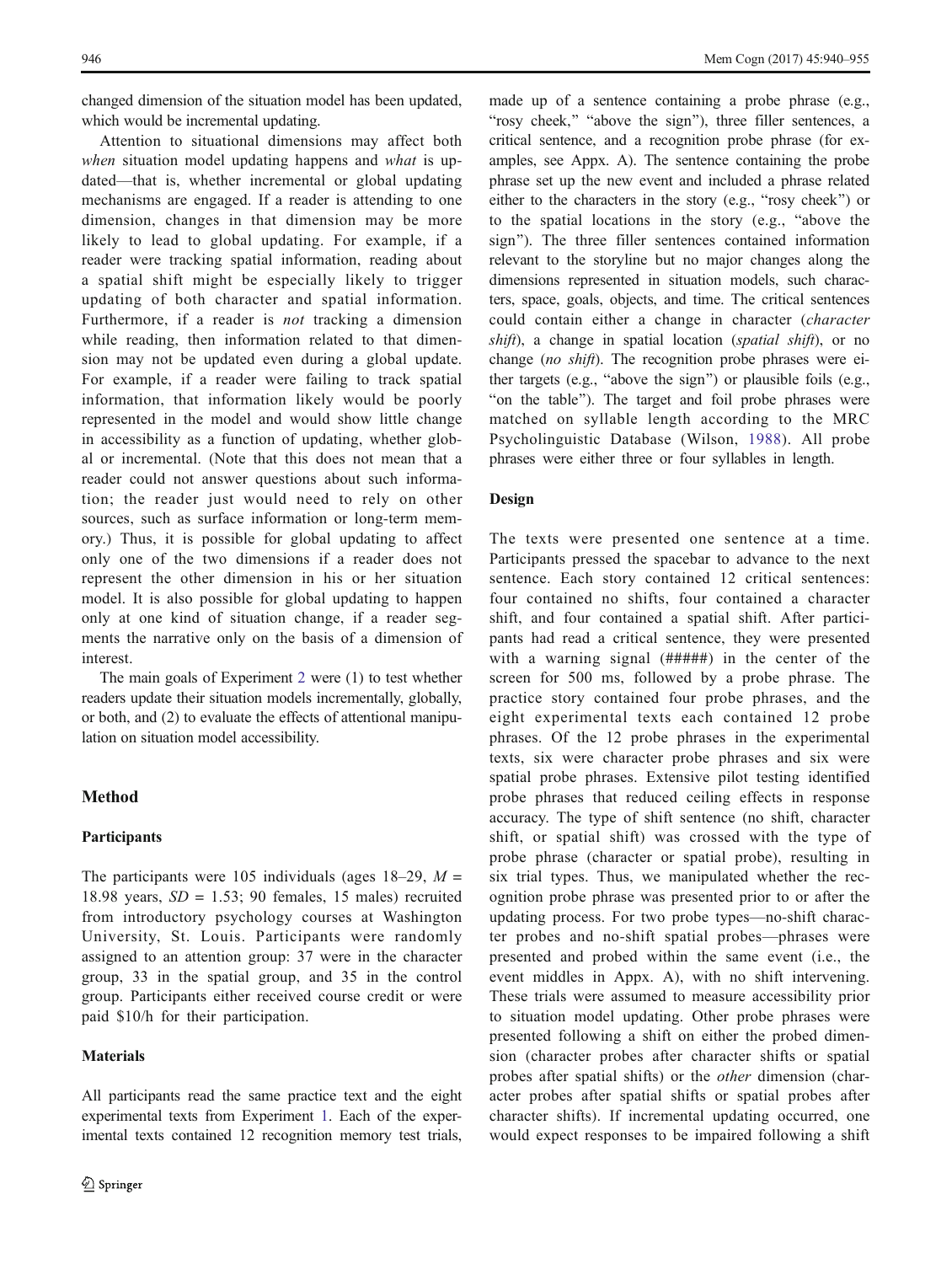on the probed dimension relative to shifts on the other dimension. If global updating occurs, one would expect responses to be impaired following a shift on any dimension relative to no shift. Appendix Table [1](#page-12-0) illustrates this design.

The probe phrases remained onscreen until a response was recorded. Participants were instructed to press the "Y" key as quickly as possible if they had read the phrase in a recent sentence, and to press "N" as quickly as possible if they had not read the phrase. Response times were recorded, and no feedback was provided. Immediately after a button was pressed, the next sentence in the story was presented onscreen. Text order (i.e., 1–8 vs. 8–1) and probe phrase type (i.e., target vs. foil) were counterbalanced, and participants were randomly assigned to these conditions.

Attention group The same instructions for each group were used from Experiment [1.](#page-2-0) Again, the control group summarized the stories, the character group wrote character descriptions, and the spatial group drew maps.

#### Procedure

Participants were seated at a desktop computer and read the practice text. The participants in the control group were given an example of an appropriate summary of the practice story, the participants in the character group were given an example of an appropriate character description, and the participants in the spatial group were given an example of an appropriate map. Following the practice story, the experimenter answered questions, and then participants read the eight experimental texts. After each text, participants composed a summary (control group), wrote a character description (character group), or drew a map (spatial group) for that story. Finally, participants completed a short demographics questionnaire.

#### Data preparation

Sentence reading times were *z*-scored within participants. All z scores more than 3.5 standard deviations different from the participant's mean were removed from the analyses. For the sentence reading times, 29 values (0.8% of the data) for the control group, 37 values (1.1% of the data) for the character group, and 57 values (1.7% of the data) for the spatial group met this criterion. There were no outliers in the mean accuracies to the probe phrases. The variables were approximately normally distributed (|skewness| < 2.0, |kurtosis| < 3.0).

To control for the large effects of sentence length on reading times, we fit a linear regression for each participant (Ferreira & Clifton, [1986](#page-14-0); Trueswell, Tanenhaus, & Garnsey, [1994\)](#page-15-0). The regression predicted the reading time for each sentence from the number of words in the sentence, and residuals from these regressions were used to analyze the effects of feature changes on reading times to the critical sentences.

### Results and discussion

Mixed-model analyses were used to evaluate the effects of attention group on the outcome measures. Linear mixed-effect models were fit to the residual sentence reading times and the probe response times, whereas logistic mixed-effect models were fit to the accuracy data (i.e., responses coded as 0 or 1).

#### Sentence reading times

Mean residual reading times for the shift sentences are shown in Fig. [2](#page-8-0). A linear mixed-model analysis was conducted to evaluate the effects of attention group and shift type on the mean residual sentence reading times. The random effect for items was added separately to the model, and a likelihood ratio test was performed to assess significance. The random effect of items was significant,  $\chi^2(1) = 1,498.98, p < .001$ . The final model contained this random effect, as well as the fixed effects of attention group (control vs. character vs. spatial) and shift type (no shift vs. character shift vs. spatial shift).

The Attention Group  $\times$  Shift Type interaction was significant,  $F(4, 9771) = 10.88$ ,  $p < .001$ , such that participants in the spatial group read sentences containing a spatial shift  $(M =$  $0.14$ ,  $SD = 1.31$ ) more slowly than sentences containing either a character shift ( $M = -0.06$ ,  $SD = 0.76$ ),  $t(2156) = 4.51$ ,  $p <$ .001, or no shift ( $M = -0.08$ ,  $SD = 0.78$ ),  $t(2185) = 4.95$ ,  $p <$ .001, whereas the participants in the control and character groups showed no differences in reading times across the three types of shift sentences. Consistent with the results of Experiment [1](#page-2-0), this pattern of results indicates that instructions to pay attention to space caused readers to slow down (and perhaps update their situation models) when they encountered a change in spatial location.

#### Recognition probe responses

Accuracies and response times to the probe phrases were compared for those that followed a no-shift sentence, those related to the unchanged dimension—character probes following spatial shifts and spatial probes following character shifts—and those related to the changed dimension—character probes following character shifts and spatial probes following spatial shifts. This variable describing the three levels of the changed dimension–probe relationship is referred to as the updating condition. Slower or less accurate recognition responses relative to no shift is evidence of updating.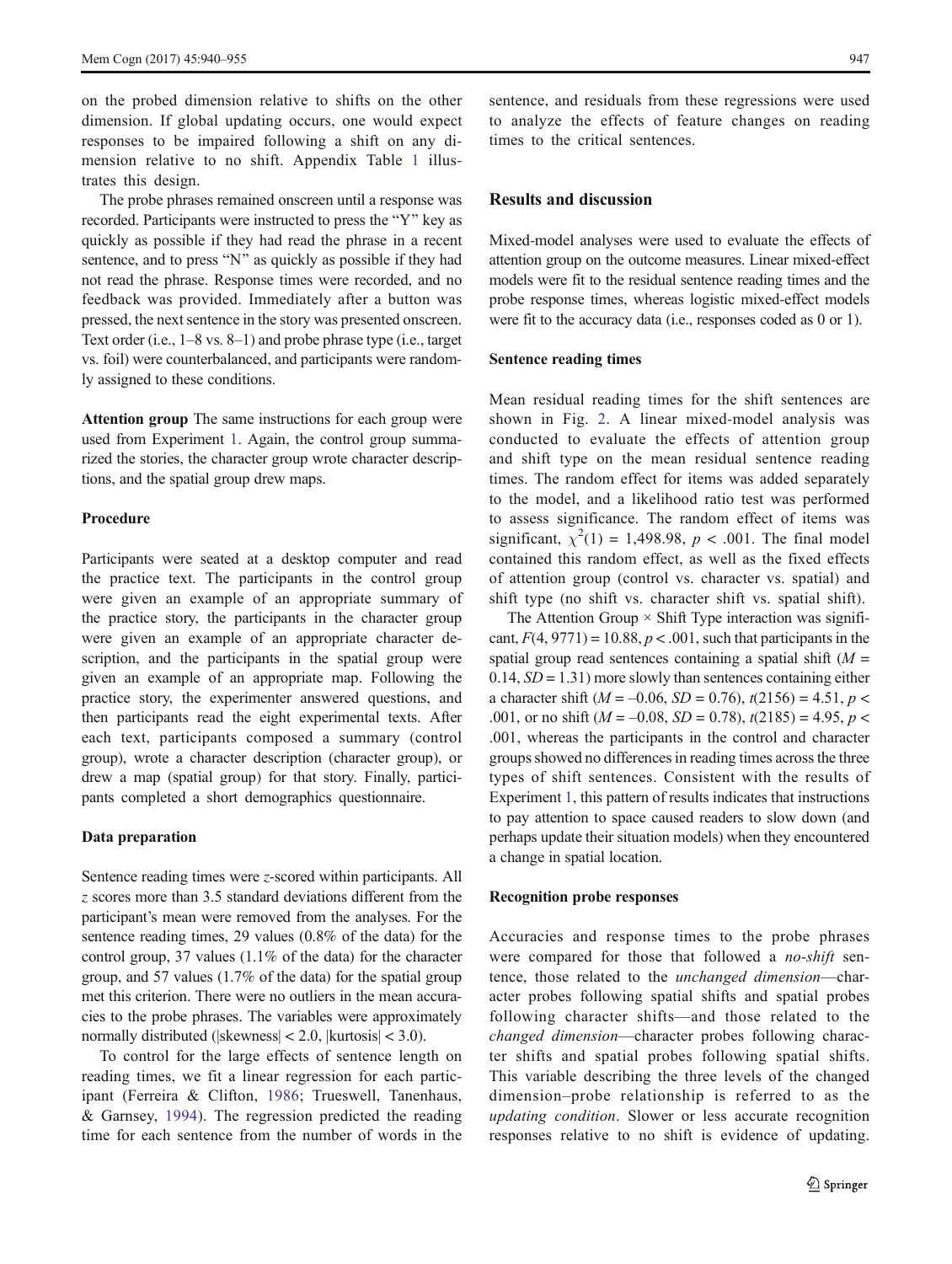<span id="page-8-0"></span>

Fig. 2 Mean residual sentence reading times of each attention group for the no-shift, character-shift, and spatial-shift sentences in Experiment [2.](#page-4-0) Error bars show standard errors of the means.

Given that an incremental updating mechanism should update only the changing information, responses to the changed-dimension probes should be slower or less accurate than responses to the unchanged-dimension and no-shift probes, which should not differ from one another. Alternatively, a global updating mechanism should update all information; thus, responses to both the changed-dimension and unchanged-dimension probes should be slower or less accurate than responses to the no-shift probes. Moreover, if readers engaged a global updating mechanism in this study, response times and accuracies should not differ between the changed- and unchanged-dimension probes.

Response times We used an accuracy threshold of 70%, as had Bailey and Zacks ([2015](#page-14-0)), to ensure that only responses from those individuals who were engaged in the task were analyzed. This resulted in excluding one participant in the control group, one from the character attention group, and three from the spatial attention group from further analysis. For the remaining participants, we included all trials, regardless of whether the participants responded correctly or incorrectly. The mean response times for character and spatial probes following each type of updating-dimension condition are plotted separately for each attention group in Fig. [3.](#page-9-0) A linear mixed model on the log-transformed response time data was conducted to assess the effects of attention group, probe type, and updating condition while modeling the random effects of subjects and items. We also included the number of syllables in the probe phrases as a fixed effect, to control for the effects of probe phrase length on response times. The final model included subjects and items as random effects and the fixed effects of attention group (control vs. character vs. spatial), probe type (character vs. spatial), updating condition (no shift vs. unchanged dimension vs. changed dimension), and syllables (three vs. four syllables).

The fixed effect of neither attention group nor probe type was significant,  $p_s$  > .49, indicating that response times were similar across groups and for character and spatial probes. However, the fixed effect of updating condition was significant,  $F(2, 215) = 5.18$ ,  $p = .006$ . Tukey's HSD post hoc analyses indicated that participants responded to probes following no shift  $(M = 1,296 \text{ ms})$  significantly faster than to probes from the changed dimension  $(M =$ 1,355 ms),  $p = .002$ . Response times in the unchangeddimension condition ( $M = 1,341$  ms) were marginally different from those in the no-shift condition,  $p = .066$ , but not significantly different from those in the changeddimension conditions,  $p = .370$ . When there was a change along a particular dimension, recognition of probes related to that dimension was slowed significantly, whereas recognition of probes unrelated to that dimension was slowed marginally. The results are more nuanced when we examine the effects of the attention group manipulation.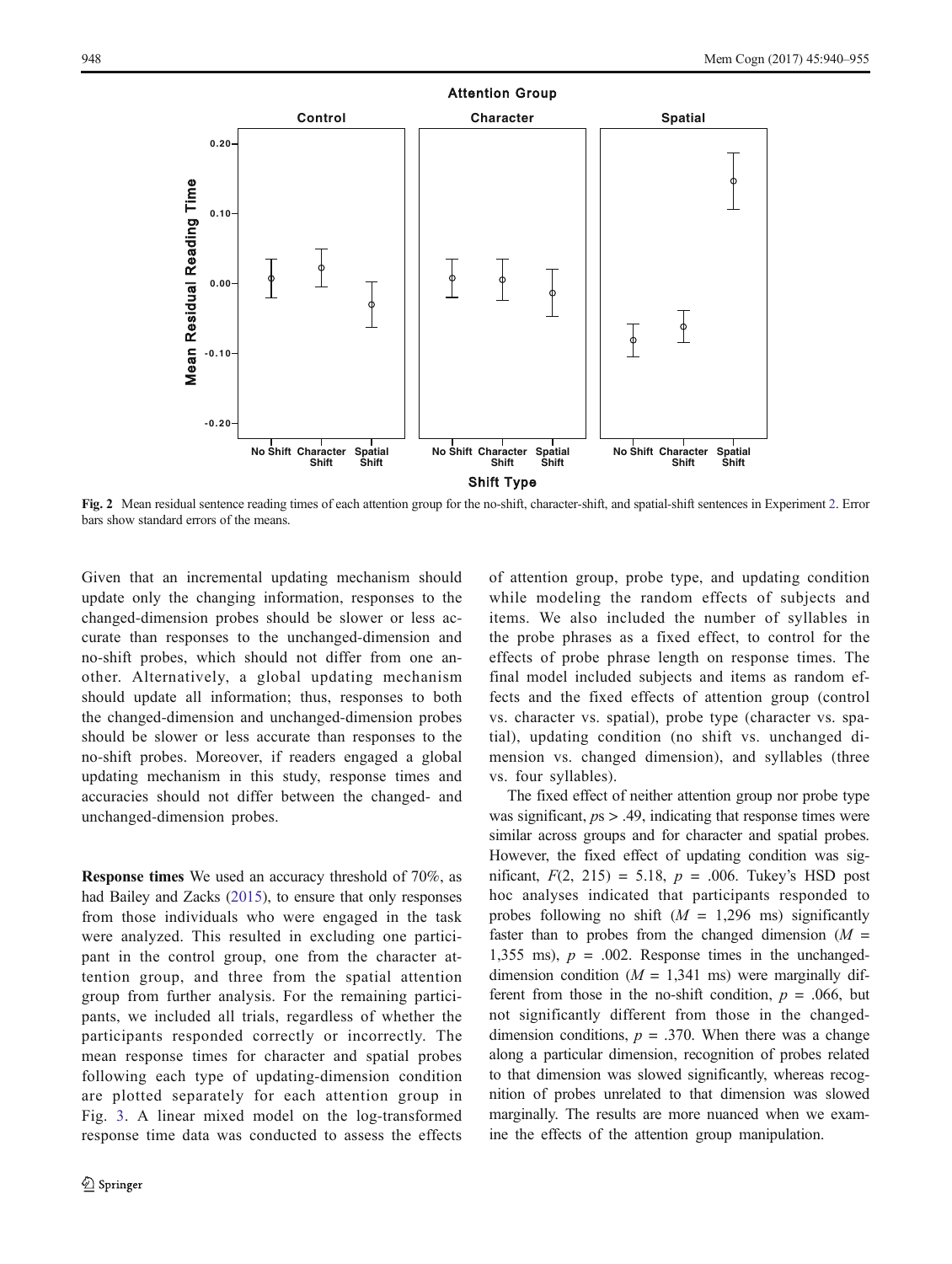<span id="page-9-0"></span>

Fig. 3 Mean response times to the probe phrases presented after no shift, probe phrases related to unchanged information, and probe phrases related to changed information for each attention group in Experiment [2.](#page-4-0) Error bars show standard errors of the means.

The Attention Group  $\times$  Probe Type  $\times$  Updating Condition interaction was also significant,  $F(4, 7454) = 2.59$ ,  $p = .035$ . Next we break this interaction down by group. For the control group, follow-up contrasts revealed that response times were marginally slower for probes when they were presented after a narrative shift ( $M = 1,354$  ms) than for probes following no shift ( $M = 1,311$  ms),  $p = .053$ , which suggests that readers in the control group were updating their situation models at narrative shifts. Furthermore, response times were marginally slower for spatial than for character probes,  $p = .063$ . The character group showed no significant effects of updating.

The spatial group showed the most interesting pattern of situation model updating. Follow-up contrasts revealed that participants responded to probes following no shift  $(M =$ 1,291 ms) significantly faster than to probes from the unchanged dimension ( $M = 1,365$  ms),  $p = .038$ , and from the changed dimension ( $M = 1,401$  ms),  $p = .002$ . Importantly, response times did not differ significantly between probes from the changed and unchanged dimensions,  $p = .260$ . This effect indicates that readers who are instructed to track spatial locations globally updated their situation models, because all—both changed and unchanged—information was



Fig. 4 Mean accuracies for the probe phrases presented after no shift, probe phrases related to unchanged information, and probe phrases related to changed information for each attention group in Experiment [2.](#page-4-0) Error bars show standard errors of the means.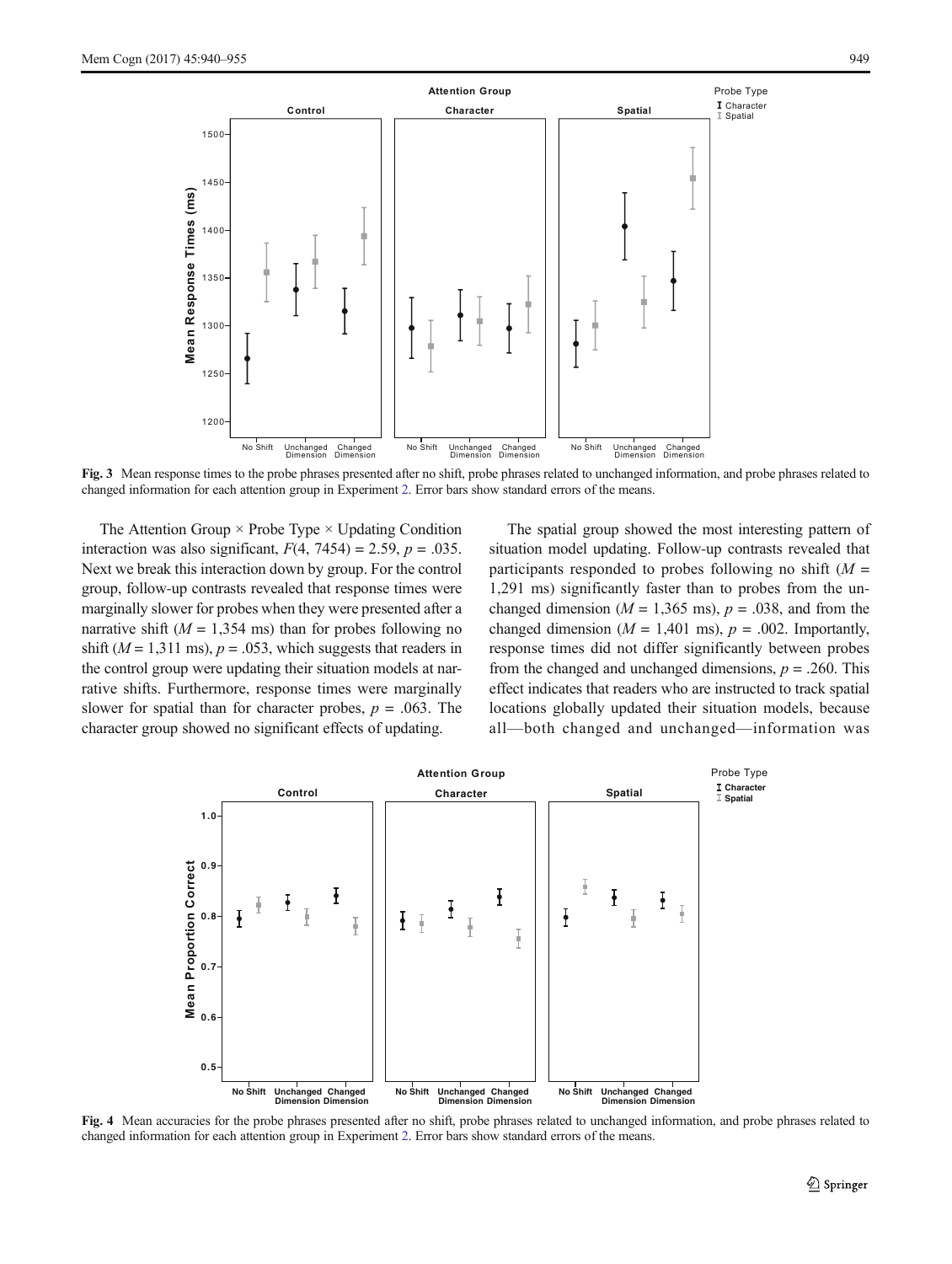temporarily less accessible following a narrative shift. Furthermore, this effect was more apparent at spatial shifts: The spatial group responded significantly more slowly to all probes following a spatial shift (character probes:  $M = 1,404$ ms; spatial probes:  $M = 1,454$  ms) than to all probes following a character shift (character probes:  $M = 1,347$  ms; spatial probes:  $M = 1,325$  ms),  $p = .005$ . Thus, for the group attending to space, spatial shifts reduced the availability of both spatial and character information, consistent with global updating of both dimensions in response to spatial shifts.

Accuracy The mean proportions of correctly recognized probe phrases were computed for each participant. The mean response accuracy across all conditions was 80.8%. Figure [4](#page-9-0) presents the mean accuracies for character and spatial probes following no-shift, the unchanged-dimension, and changed-dimension sentences separately for each attention group. A logistic mixed-effects model was conducted in order to assess the effects of attention group, probe type, and updating condition on probe phrase accuracy, given that, for each trial, accuracy was a dichotomous variable (i.e., correct vs. incorrect). Random effects for participants and items were added separately to the model, and a likelihood ratio test was performed to assess significance. The random effect of subjects was significant,  $\chi^2(1) = 195.91$ ,  $p < .001$ , as was the random effect of items,  $\chi^2(1) = 1,095.0, p < .001$ . The final model retained the random effects of both subjects and items, as well as the fixed effects of attention group (control vs. character vs. spatial), probe type (character vs. spatial), and updating condition (no shift vs. unchanged dimension vs. changed condition).

The analysis revealed no significant fixed effects or interactions, all  $Fs < 1$ .

# General discussion

The main goal of the two experiments was to evaluate whether manipulating readers' attentional focus influenced how narratives were segmented and how situation models were updated. The results of both experiments suggest that instructions to pay attention to characters or to spatial location, or simply to read for comprehension, affected the points at which situation models were updated, and which elements of the models were updated.

The results of Experiment [1](#page-2-0) demonstrated that readers perceived the spatial and character changes in the narratives as event boundaries. Moreover, participants who attended to space were more likely than the other participants to segment at a spatial change, which suggests that intentionally tracking space increases the likelihood that event models will be structured by space. Experiment [2](#page-4-0) provided converging evidence for the idea that attending to space caused readers to read and update differently from those attending to characters or those reading for comprehension. Specifically, the participants in the spatial group read sentences containing a spatial shift more slowly than those containing either a character shift or no shift. Participants also showed evidence of updating their situation models at spatial shifts and of doing so in a global manner (see Fig. [3](#page-9-0)). That is, participants who attended to space responded to both spatial and character recognition probe phrases that followed a change in spatial location more slowly than they responded to probe phrases that followed either a character shift or no shift.

Our account of these spatial-updating results is that readers attending to space build new situation models at changes in space. This results in reduced accessibility of the information from the old models, whereas the information in the current situation model is highly accessible and is maintained in a stable state until a new shift is encountered (Kurby & Zacks, [2012;](#page-14-0) Zwaan & Madden, [2004\)](#page-15-0). However, some have argued that, in contrast, the accessibility of spatial information waxes and wanes, depending on memory-based resonance between the current textual input and the spatial information stored in memory from the prior text (de Vega, [1995;](#page-14-0) O'Brien, Rizzella, Albrecht, & Halleran, [1998;](#page-15-0) Smith & O'Brien, [2012\)](#page-15-0). According to these accounts, previously mentioned spatial information is rendered more accessible when it is cued by spatial information in the current text input. In fact, Smith and O'Brien found that readers did not reactivate spatial information when textual references to that spatial information were removed, but did do so when specifically told to track the movements of the protagonist. Our data are somewhat consistent with these findings, but they also suggest that readers use mental models to understand these stories; when readers encountered a shift in spatial locations, the no-longer-relevant spatial information as well as the information related to other situational dimensions (i.e., characters) was reduced in accessibility.

Instructions to pay attention to characters did not appear to affect participants' reading times or memory updating. One likely possibility is that readers naturally track the character dimension. Previous work has demonstrated repeatedly that protagonists are important for comprehension (Zwaan & Radvansky, [1998](#page-15-0)) and that readers track them closely (e.g., Albrecht & O'Brien [1993](#page-14-0); Glenberg et al., [1987](#page-14-0); Rapp et al., [2001](#page-15-0); Rinck & Weber, [2003](#page-15-0); Zwaan, Langston, & Graesser, [1995](#page-15-0)). Furthermore, Therriault et al. ([2006\)](#page-15-0) reported that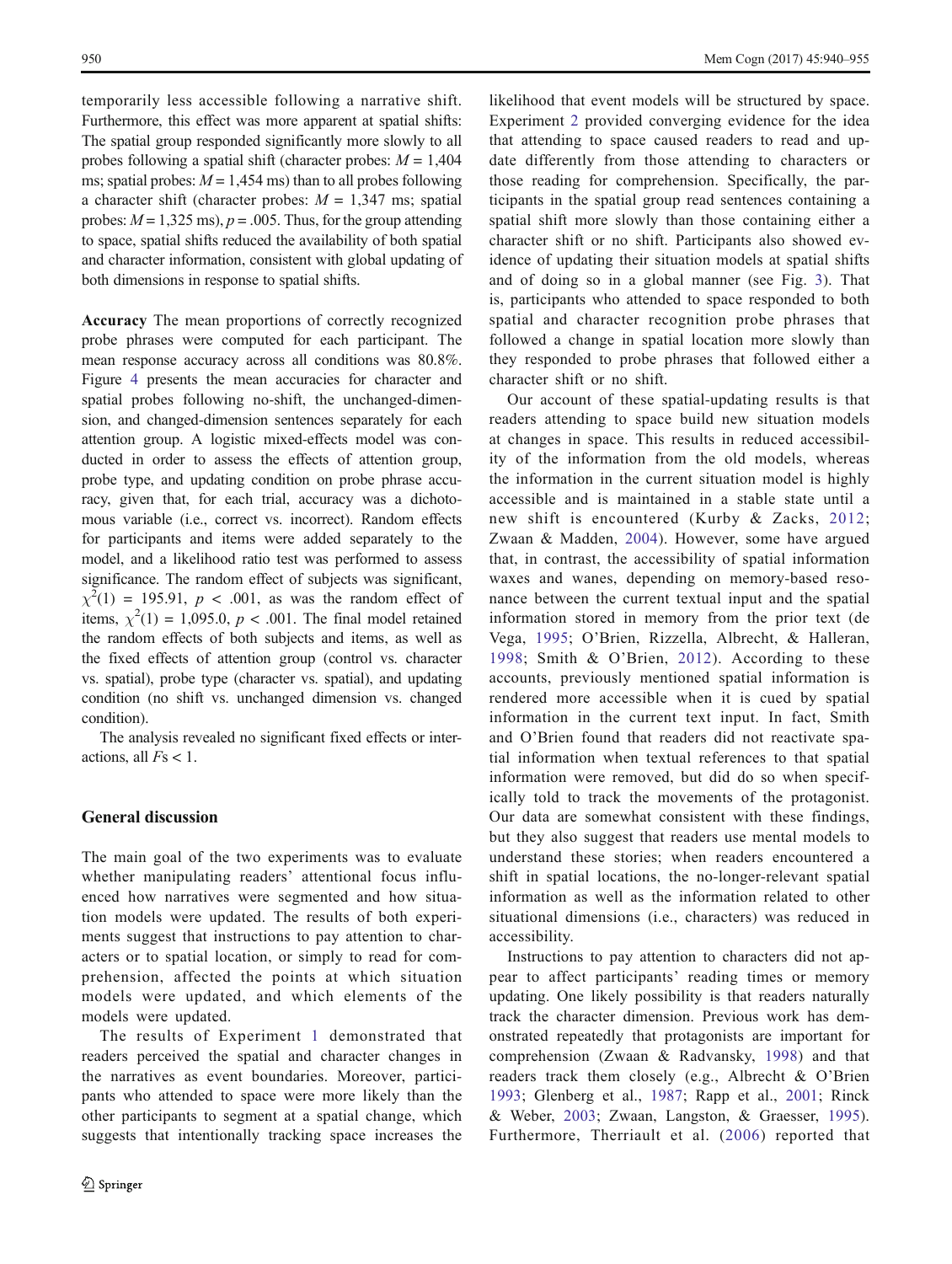character shifts influenced situation model processing regardless of the attentional instructions. They found that all readers slowed down when reading about a change in characters.

In fact, we observed striking similarities between the character and control groups across both studies. Both groups demonstrated similar patterns of segmentation and shift sentence reading times, as well as similar accuracy rates and response times to probe phrases (see Figs. [1](#page-4-0), [2,](#page-8-0) [3](#page-9-0) and [4\)](#page-9-0). Thus, one possibility is that participants in the control and character groups were reading and updating their situation models in very similar manners. Importantly, though, readers may not naturally track space as closely as they do characters (Zwaan, Radvansky, Hilliard, & Curiel, [1998\)](#page-15-0). Thus, when they are instructed to attend to space, their goals, reading processes, and situation model updating are all affected.

#### Global and incremental mechanisms

The pattern of results from Experiment [1](#page-2-0) suggests that attentional demands modulate when readers update their situation models, but the results from Experiment [2](#page-4-0) suggest that attentional demands also modulate *what* they update in their situation models. In particular, participants instructed to attend to spatial characteristics of the narratives updated both character and spatial information at narrative shifts, which was consistent with global updating.

Surprisingly, these data do not provide evidence for incremental updating. In most cases, response times to a probe were slower when it was presented after a situational change, even when the probe came from an unchanged dimension. For instance, when reading about a character Mike moving from his office into a conference room, participants' responses to information about Mike (e.g., "bushy eyebrows") were affected. Even though his bushy eyebrows presumably remained unchanged as he walked from his office to the conference room, this unchanged information was temporarily reduced, leading to slower response times. Of course, this is not evidence that incremental updating does not occur, and other studies have provided evidence that it does (e.g., Curiel & Radvansky, [2014](#page-14-0); Huff et al., [2014;](#page-14-0) Kurby & Zacks, [2012\)](#page-14-0).

As we described in the introduction, Huff et al. ([2014\)](#page-14-0) evaluated updating during television viewing and interpreted their results as indicating a pure incremental-updating mechanism. This interpretation was based on the fact that increasing numbers of situation dimension changes were associated with graded increases in recognition memory and decreases in prediction accuracy. However, we suggest that the long-term memory and prediction methods do not actually allow one to discriminate between incremental and global updating, for at least two reasons. First, because

performance was averaged across participants, for any individual a particular point in time was only probabilistically associated with being an event boundary. An alternative to the interpretation of Huff et al. is that each individual updated globally when an event boundary was perceived, but the probability of experiencing an event boundary increased with the number of situation dimension changes (Magliano, Miller, & Zwaan, [2001](#page-15-0); Zacks et al., [2009](#page-15-0)). Second, to discriminate incremental from global updating, the most diagnostic information to test is the information that remains unchanged from one event to the next. If global updating occurs, this information should be temporarily removed from working memory at an event boundary, whereas if incremental updating occurs, this information should remain accessible in working memory. The present experiments were designed precisely to compare changed and unchanged information (see also Bailey & Zacks, [2015](#page-14-0)). However, Huff et al. did not evaluate whether the unchanged information was updated.

To systematically evaluate the effects of change along only one dimension in the present experiments, the narratives used contained shifts along only the spatial dimension or the character dimension. Thus, a limitation was that we were unable to assess other situational dimensions (e.g., time and causality).

#### Conclusion

Readers slow down and update their situation models when information related to characters and spatial locations changes throughout a narrative. Most importantly, the process of reading and situation model updating is significantly affected when readers are instructed to attend to space. Consistent with previous work using relevancy instructions (see McCrudden & Schraw, [2007\)](#page-15-0), we found that instructing readers to attend to space affected text processing. Importantly, we found that instructions to attend to space influenced readers' strategic control of moment-to-moment text processing, as measured by event segmentation and online recognition memory performance. Readers attending to space were more likely to identify spatial shifts as meaningful changes in the story and to update their entire situation model in response to these spatial shifts. These insights into strategic control of online text processing inform theories of how humans read and understand narratives, which in turn might inform theories of how we perceive and understand our world.

Author note Thanks to Amy Garcia for data collection and data entry. Thanks also to Melody Brenneisen for help writing the narrative texts. This research was supported by NIH Grant Nos. R01 AG031150, F32 AG039162, and T32 AG000030-31.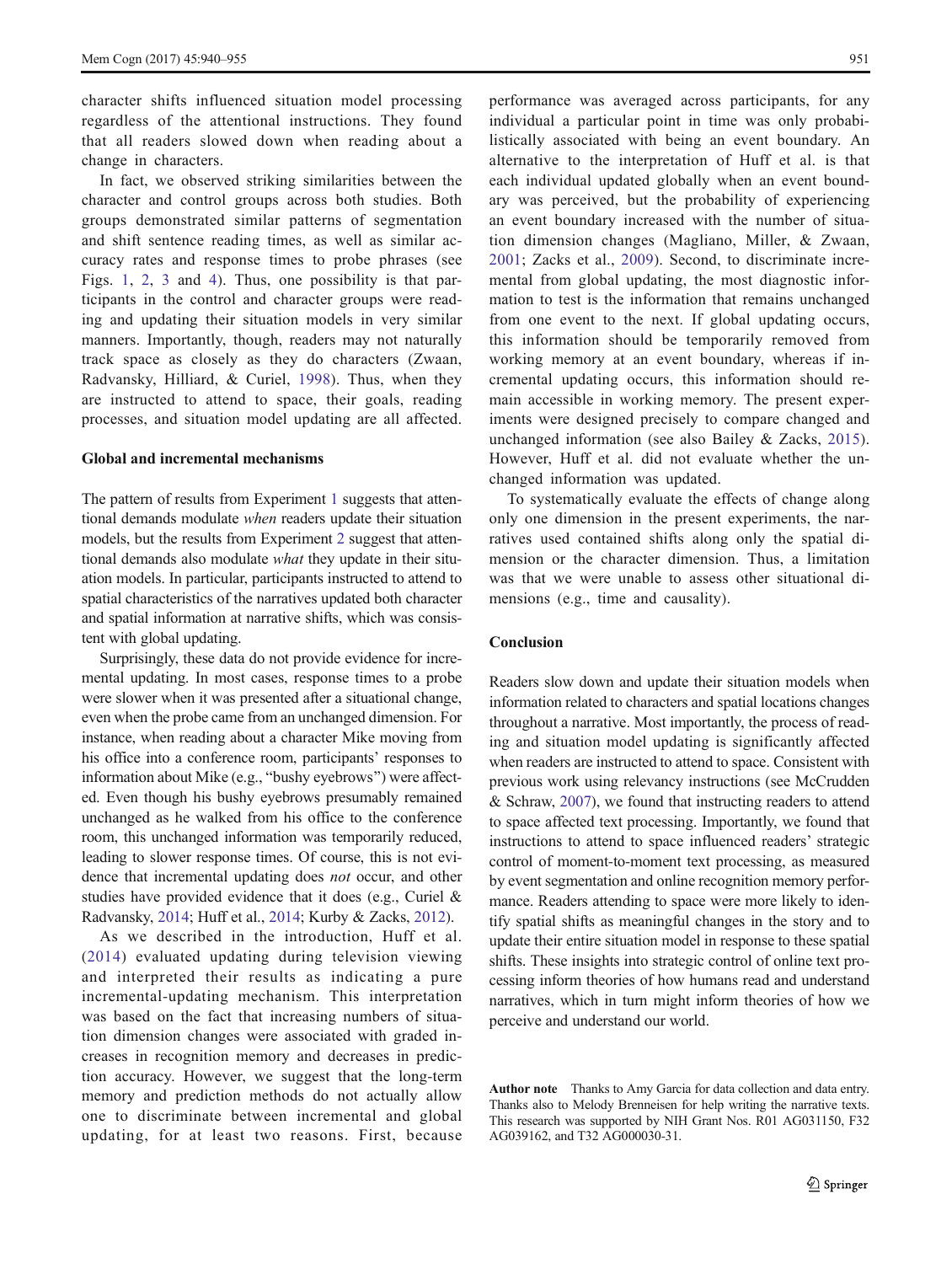# <span id="page-12-0"></span>Appendix

| <b>SETUP SENTENCES</b>               | Jim and Kathy were preparing to take their kids on their first camping trip, and they were a little                                                                                                                                                                                    |                                 |
|--------------------------------------|----------------------------------------------------------------------------------------------------------------------------------------------------------------------------------------------------------------------------------------------------------------------------------------|---------------------------------|
|                                      | nervous.<br>They had waited longer than their friends to have children.                                                                                                                                                                                                                |                                 |
|                                      | Most of the time they were very happy with this decision; they relished the thought of being retired by<br>the kids' late adolescence and having the time to take long trips with them.<br>They felt they were wiser, more patient parents than they would have been twenty years ago. |                                 |
|                                      | Both had been workaholics in their joint law practice, and it had paid off in a level of financial security.                                                                                                                                                                           |                                 |
|                                      | They could afford to slow down, to take time to really enjoy the kids.                                                                                                                                                                                                                 |                                 |
|                                      | But they felt a distance from the other parents, and they were at times self-conscious about being<br>perhaps a little less active.<br>Camping was important.                                                                                                                          |                                 |
| <b>SENTENCE WITH</b><br>PROBE PHRASE | Jim picked up his keys from the basket by the front door and paused.                                                                                                                                                                                                                   |                                 |
| <b>FILLER SENTENCE 1</b>             | The basket was supposed to be a place for just keys, but his were always buried under everything else<br>in there.                                                                                                                                                                     |                                 |
| <b>FILLER SENTENCE 2</b>             | Jim hated how it became a place to keep junk.                                                                                                                                                                                                                                          |                                 |
| <b>FILLER SENTENCE 3</b>             | From now on he would keep it clean, he vowed.                                                                                                                                                                                                                                          |                                 |
| <b>SPATIAL SHIFT</b>                 | He found his keys and walked into the garage.                                                                                                                                                                                                                                          | <b>EVENT</b><br><b>BOUNDARY</b> |
| SPATIAL PROBE                        | BY THE FRONT DOOR (TARGET); BY THE BIG TREE (FOIL)                                                                                                                                                                                                                                     |                                 |
| FILLER SENTENCE A                    | "I don't like the look of those clouds," Jim thought.                                                                                                                                                                                                                                  |                                 |
| <b>FILLER SENTENCE B</b>             | He remembered that the forecast said it would be in the upper seventies and sunny the rest of the<br>weekend, so he felt the weather would improve.                                                                                                                                    |                                 |
| <b>SENTENCE WITH</b><br>PROBE PHRASE | As soon as he entered the garage Jim spotted the tent he had stored in the rafters.                                                                                                                                                                                                    |                                 |
| FILLER SENTENCE 1                    | He loved getting out into nature and was excited about getting everything ready for the trip.                                                                                                                                                                                          |                                 |
| FILLER SENTENCE 2                    | He knew he wasn't very organized about this, but he figured he would find everything if he just looked<br>around.                                                                                                                                                                      |                                 |
| <b>FILLER SENTENCE 3</b>             | Unfortunately he already had a nagging feeling that he'd probably forget something.                                                                                                                                                                                                    |                                 |
| <b>NO SHIFT</b>                      | He looked around for other things one would need for a camping trip.                                                                                                                                                                                                                   | <b>EVENT MIDDLE</b>             |
| <b>SPATIAL PROBE</b>                 | IN THE RAFTERS (TARGET); ABOVE THE SHELF (FOIL)                                                                                                                                                                                                                                        |                                 |
| <b>FILLER SENTENCE A</b>             | "Ah ha! There it is," he exclaimed.                                                                                                                                                                                                                                                    |                                 |
| <b>SENTENCE WITH</b><br>PROBE PHRASE | On the top shelf in the corner, Jim saw the box that his wife had conveniently labeled "Camping Gear."                                                                                                                                                                                 |                                 |
| <b>FILLER SENTENCE 1</b>             | As he pulled it down, the sleeping bags that had been piled on top fell down around him.                                                                                                                                                                                               |                                 |
| <b>FILLER SENTENCE 2</b>             | "At least I won't forget those," he muttered as the last one bounced off his shoulder.                                                                                                                                                                                                 |                                 |
| <b>FILLER SENTENCE 3</b>             | Opening the tote, he found matches, fire starter, flashlights, camping dishes, and some random pieces<br>of rope.                                                                                                                                                                      |                                 |
| <b>CHARACTER SHIFT</b>               | Walking into the garage, Kathy laughed at the pile of stuff surrounding her husband.                                                                                                                                                                                                   | <b>EVENT</b><br><b>BOUNDARY</b> |
| <b>SPATIAL PROBE</b>                 | IN THE CORNER (TARGET); IN THE DOORWAY (FOIL)                                                                                                                                                                                                                                          |                                 |
| FILLER SENTENCE A                    | He was sitting on the floor, digging through the tote.                                                                                                                                                                                                                                 |                                 |
| <b>FILLER SENTENCE B</b>             | "Jackpot," he thought to himself.                                                                                                                                                                                                                                                      |                                 |
| FILLER SENTENCE C                    | Kathy looked up at the rafters.                                                                                                                                                                                                                                                        |                                 |
| <b>SENTENCE WITH</b><br>PROBE PHRASE | Pulling back her short black hair, she asked, "Need some help?"                                                                                                                                                                                                                        |                                 |
| FILLER SENTENCE 1                    | Taking a step stool, she pulled the tent down from the rafters and handed it to her husband to load into<br>the car.                                                                                                                                                                   |                                 |
| FILLER SENTENCE 2                    | Putting the stool back, she walked over to the shelves in the corner.                                                                                                                                                                                                                  |                                 |
| FILLER SENTENCE 3                    | She pulled out the other box of camping gear that she herself had packed and labeled.                                                                                                                                                                                                  |                                 |
| <b>NO SHIFT</b>                      | Inside the box, on top of everything else, was a packing list for camping trips that she had made.                                                                                                                                                                                     | <b>EVENT MIDDLE</b>             |
| <b>CHARACTER PROBE</b>               | SHORT BLACK HAIR (TARGET); OUTSTRETCHED ARMS (FOIL)                                                                                                                                                                                                                                    |                                 |
| FILLER SENTENCE A                    | The list was neatly arranged by category.                                                                                                                                                                                                                                              |                                 |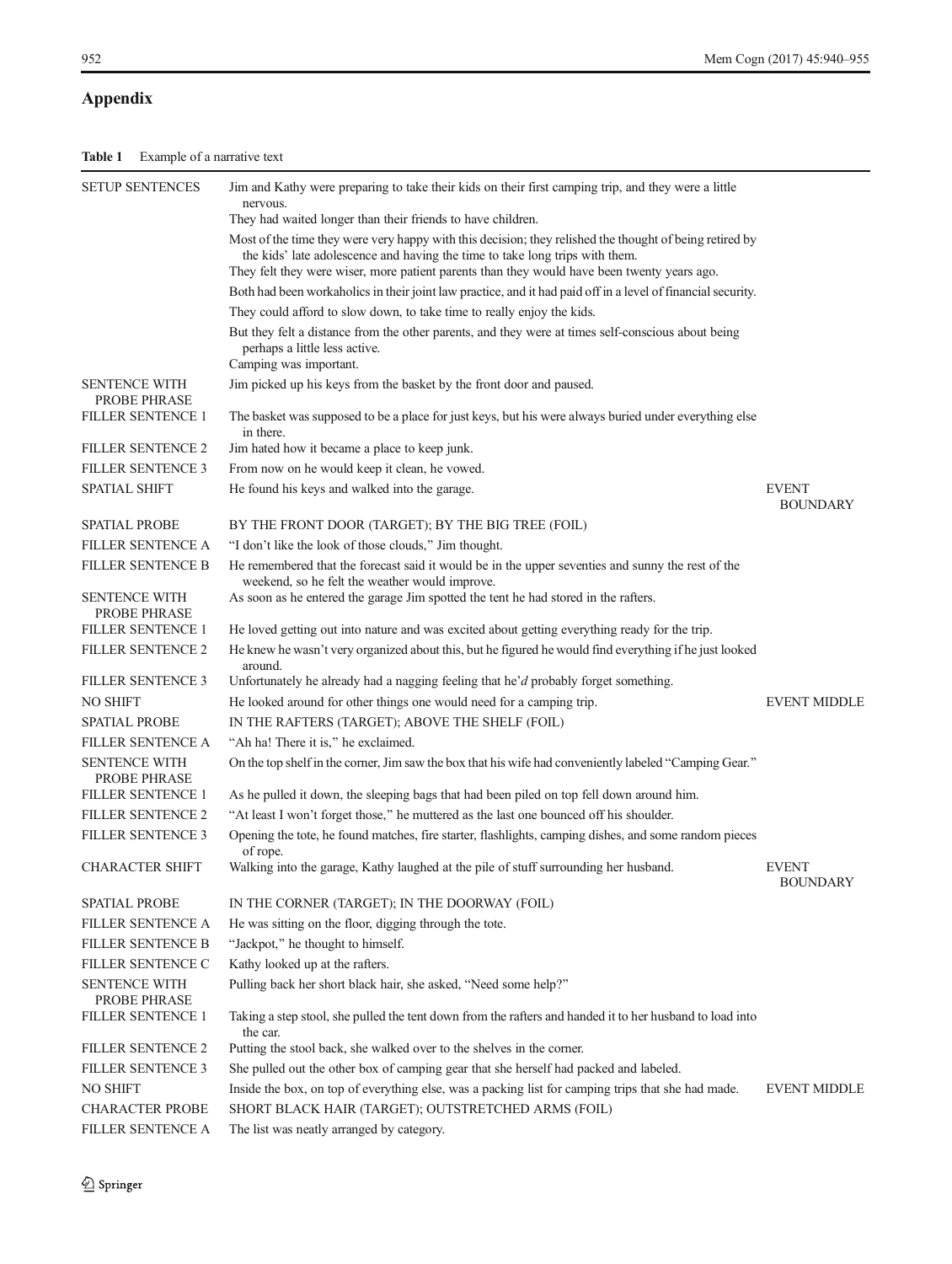| Table 1 (continued)                                              |                                                                                                                                                                          |                                 |
|------------------------------------------------------------------|--------------------------------------------------------------------------------------------------------------------------------------------------------------------------|---------------------------------|
| <b>SENTENCE WITH</b><br>PROBE PHRASE                             | Kathy was glad she was so much more organized than her husband.                                                                                                          |                                 |
| <b>FILLER SENTENCE 1</b><br><b>FILLER SENTENCE 2</b>             | She pulled out the list and passed the box to her husband to put in the car.<br>She quickly scanned the list and, satisfied, put it into her pocket.                     |                                 |
| <b>FILLER SENTENCE 3</b><br><b>CHARACTER SHIFT</b>               | "That's everything from out here-I'll go get the kids," Kathy said.<br>Jim leaned against his workbench to wait.                                                         | <b>EVENT</b>                    |
| <b>CHARACTER PROBE</b><br><b>FILLER SENTENCE A</b>               | ORGANIZED (TARGET); EFFICIENT (FOIL)<br>Kathy thought the boys were probably downstairs playing.                                                                         | <b>BOUNDARY</b>                 |
| <b>FILLER SENTENCE B</b><br><b>SENTENCE WITH</b>                 | Jim heard her call to them as the screen door closed behind her.<br>Jim scratched his graying beard as he waited.                                                        |                                 |
| PROBE PHRASE                                                     |                                                                                                                                                                          |                                 |
| <b>FILLER SENTENCE 1</b><br><b>FILLER SENTENCE 2</b>             | He was excited about taking the kids on this trip.<br>They were going to the same place he had gone camping as a kid.                                                    |                                 |
| <b>FILLER SENTENCE 3</b>                                         | It was halfway up the mountain that their town was named for.                                                                                                            |                                 |
| <b>NO SHIFT</b>                                                  | The drive would take them about two hours today because it was Memorial Day weekend and Jim EVENT MIDDLE                                                                 |                                 |
| <b>CHARACTER PROBE</b>                                           | knew traffic would be bad.<br>GRAYING BEARD (TARGET); SHORT MUSTACHE (FOIL)                                                                                              |                                 |
| <b>FILLER SENTENCE A</b>                                         | He wondered what time it was.                                                                                                                                            |                                 |
| <b>SENTENCE WITH</b><br>PROBE PHRASE                             | Jim drummed his fingers on the workbench as he began to become impatient.                                                                                                |                                 |
| FILLER SENTENCE 1                                                | They still had to stop for gas, groceries, and breakfast at McDonald's before they could even leave<br>town!                                                             |                                 |
| <b>FILLER SENTENCE 2</b><br><b>FILLER SENTENCE 3</b>             | He was glad when his family came out, and he began loading their camping supplies into the car.<br>"Let's go!" he said                                                   |                                 |
| <b>SPATIAL SHIFT</b>                                             | They pulled out of the driveway and, five minutes later, pulled up to a gas pump.                                                                                        | <b>EVENT</b><br><b>BOUNDARY</b> |
| <b>SPATIAL PROBE</b>                                             | ON THE WORKBENCH (TARGET); ON THE BOOKSHELF (FOIL)                                                                                                                       |                                 |
| <b>FILLER SENTENCE A</b><br>FILLER SENTENCE B                    | Jim ran his credit card at the pump and took the nozzle to start filling the car.<br>As the gas pumped, Jim watched the numbers whizzing higher.                         |                                 |
| <b>FILLER SENTENCE C</b>                                         | He was a little worried about sleeping on the ground tonight.                                                                                                            |                                 |
| <b>SENTENCE WITH</b>                                             | He had been standing for five minutes and already his achy back was bothering him.                                                                                       |                                 |
| PROBE PHRASE<br><b>FILLER SENTENCE 1</b>                         | He mentally added aspirin to the grocery list.                                                                                                                           |                                 |
| <b>FILLER SENTENCE 2</b>                                         | The list was getting longer, and he hoped it wouldn't take too long at the store.                                                                                        |                                 |
| <b>FILLER SENTENCE 3</b>                                         | Fortunately, the gas had just finished pumping.                                                                                                                          |                                 |
| <b>SPATIAL SHIFT</b>                                             | Jim took his receipt and they drove to the grocery store.                                                                                                                | <b>EVENT</b><br><b>BOUNDARY</b> |
| <b>CHARACTER PROBE</b>                                           | ACHY BACK (TARGET); STIFF ANKLES (FOIL)                                                                                                                                  |                                 |
| <b>FILLER SENTENCE A</b><br><b>FILLER SENTENCE B</b>             | Jim grabbed a cart as he and Kathy walked into the store.<br>He followed behind with it as they walked through the store.                                                |                                 |
| <b>SENTENCE WITH</b>                                             | He paused to clean his bifocals.                                                                                                                                         |                                 |
| PROBE PHRASE                                                     |                                                                                                                                                                          |                                 |
| <b>FILLER SENTENCE 2</b>                                         | FILLER SENTENCE 1 He was embarrassed that his eyesight was so bad already.<br>Looking at the groceries on the shelf, he sometimes had to squint to read the brand names. |                                 |
| <b>FILLER SENTENCE 3</b>                                         | "I hope the kids don't inherit my terrible eyesight," he thought as he grabbed the aspirin for his back.                                                                 |                                 |
| CHARACTER SHIFT                                                  | Kathy expertly led the way through the store, taking the things they needed from the shelves.                                                                            | <b>EVENT</b><br><b>BOUNDARY</b> |
| <b>CHARACTER PROBE</b>                                           | BIFOCALS (TARGET); OLD GLASSES (FOIL)                                                                                                                                    |                                 |
| <b>FILLER SENTENCE A</b><br><b>SENTENCE WITH</b><br>PROBE PHRASE | She had her list organized by type of food and section of the store.<br>It helped that it was summer and all the standard camping food was at the front of the store.    |                                 |
| <b>FILLER SENTENCE 1</b>                                         | Kathy was very proud of what an efficient shopper she was.                                                                                                               |                                 |
| <b>FILLER SENTENCE 2</b>                                         | In addition to the hot dogs and hamburgers, Kathy picked up a bunch of snacks.                                                                                           |                                 |
| FILLER SENTENCE 3<br><b>CHARACTER SHIFT</b>                      | She chose granola bars and trail mix, because she tried hard to keep her family healthy.<br>Jim didn't like that there wasn't any candy going into the cart.             | <b>EVENT</b><br><b>BOUNDARY</b> |
| <b>SPATIAL PROBE</b>                                             | AT THE FRONT (TARGET); ON THE GROUND (FOIL)                                                                                                                              |                                 |
| <b>FILLER SENTENCE A</b>                                         | Jim appreciated Kathy's attempts to make them eat well, but he was on vacation now and really just                                                                       |                                 |
| FILLER SENTENCE B                                                | wanted some sugar.<br>He knew the kids would agree.                                                                                                                      |                                 |
| <b>FILLER SENTENCE C</b>                                         | He liked to spoil them.                                                                                                                                                  |                                 |
|                                                                  | They passed the candy aisle, and Jim took advantage of the opportunity.                                                                                                  |                                 |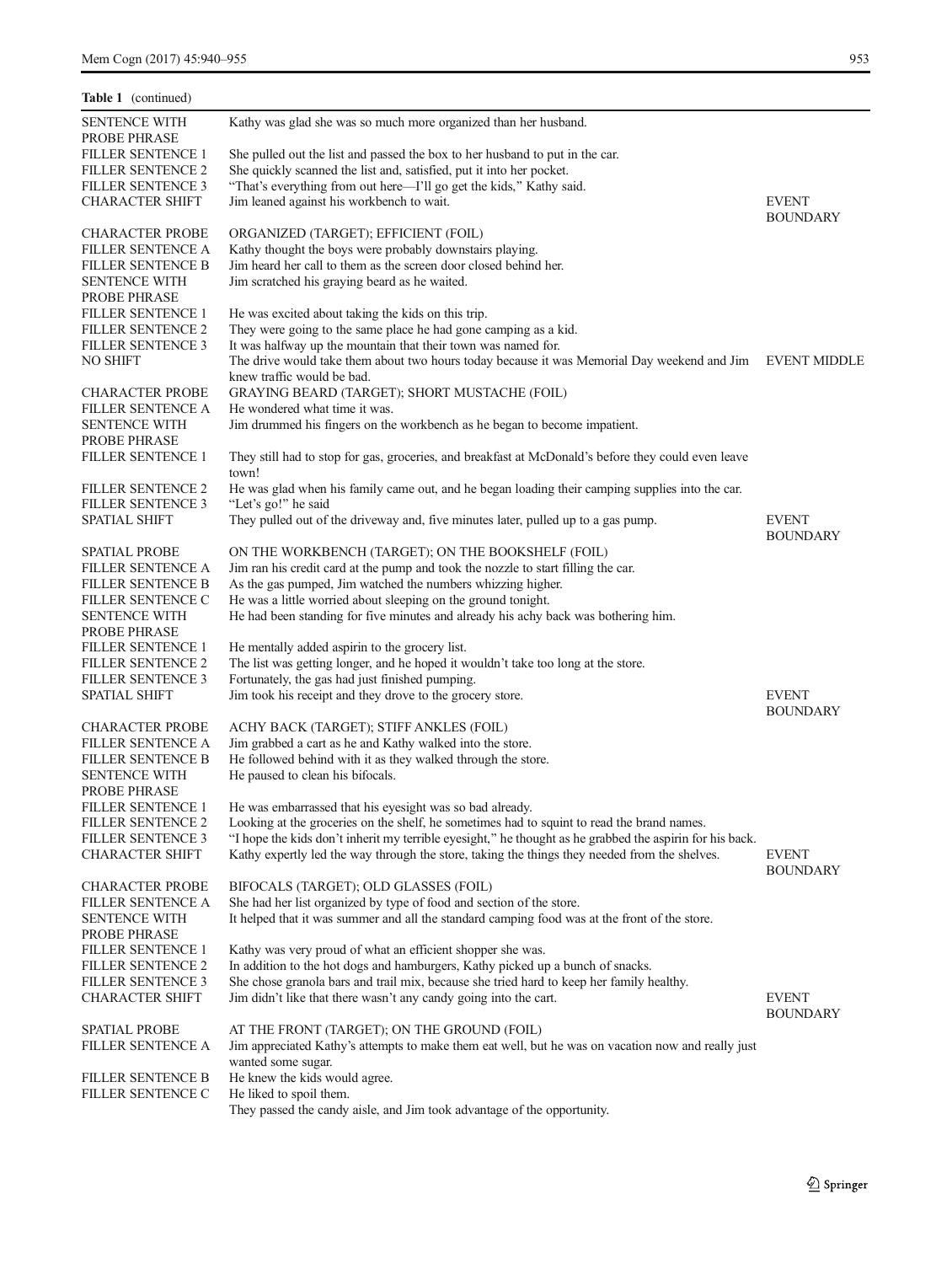<span id="page-14-0"></span>

| <b>Table 1</b> (continued)                  |                                                                                                                                |                                 |
|---------------------------------------------|--------------------------------------------------------------------------------------------------------------------------------|---------------------------------|
| <b>SENTENCE WITH</b><br><b>PROBE PHRASE</b> |                                                                                                                                |                                 |
| <b>FILLER SENTENCE 1</b>                    | He grabbed a giant bag of M&Ms, plus a few other treats.                                                                       |                                 |
| <b>FILLER SENTENCE 2</b>                    | He buried them in the cart beneath Kathy's bag of carrots.                                                                     |                                 |
| <b>FILLER SENTENCE 3</b>                    | "We're getting stuff for s'mores, right?" he asked.                                                                            |                                 |
| <b>NO SHIFT</b>                             | Jim knew you couldn't have a camping trip without s'mores.                                                                     | <b>EVENT MIDDLF</b>             |
| <b>SPATIAL PROBE</b>                        | CANDY AISLE (TARGET); CHECKOUT LINE (FOIL)                                                                                     |                                 |
| <b>FILLER SENTENCE A</b>                    | "I guess we can," Kathy conceded.                                                                                              |                                 |
| <b>FILLER SENTENCE B</b>                    | Jim grinned and threw the ingredients into the cart: marshmallows, chocolate bars, and graham<br>crackers.                     |                                 |
| <b>SENTENCE WITH</b><br><b>PROBE PHRASE</b> | He considered himself a devoted father, and was determined to give his kids the full childhood<br>camping experience.          |                                 |
| <b>FILLER SENTENCE 1</b>                    | He checked the cart; it seemed that they had everything they needed.                                                           |                                 |
| <b>FILLER SENTENCE 2</b>                    | "Let's check out and get out of here," Jim said.                                                                               |                                 |
| <b>FILLER SENTENCE 3</b>                    | He paid for the groceries in the self-checkout to save time.                                                                   |                                 |
| <b>SPATIAL SHIFT</b>                        | He grabbed the bags, took them out and loaded them in the car, and they drove away.                                            | <b>EVENT</b><br><b>BOUNDARY</b> |
| <b>CHARACTER PROBE</b>                      | DEVOTED (TARGET); CHILDISH GRIN (FOIL)                                                                                         |                                 |
| <b>CONCLUDING</b><br><b>SENTENCES</b>       | The drive up the mountainside towards the campgrounds was beautiful.                                                           |                                 |
|                                             | The kids really seemed to enjoy the idea of camping on the mountain.<br>They pulled up to their camp spot and began to unpack. |                                 |
|                                             | Jim told the boys that if they helped him put the tent up that he would take them to check out the                             |                                 |
|                                             | nearby stream.                                                                                                                 |                                 |
|                                             | The tent went up easier than Jim and Kathy thought it would.                                                                   |                                 |
|                                             | "Just in time," they thought, because they were getting hungry again.                                                          |                                 |
|                                             | Kathy set up the grill and started getting some burgers ready.                                                                 |                                 |
|                                             | She told Jim to take the kids to the stream and that the food would probably ready in half an hour or so.                      |                                 |
|                                             | As she watched them walk off, she happily thought to herself that this was going to be a rewarding trip.                       |                                 |
|                                             | She began cooking and soaked in every second of being outside and on vacation.                                                 |                                 |
|                                             |                                                                                                                                |                                 |

# **References**

- Albrecht, J. E., & O'Brien, E. J. (1993). Updating a mental model: Maintaining both local and global coherence. Journal of Experimental Psychology: Learning, Memory, and Cognition, 19, 1061–1070. doi[:10.1037/0278-7393.19.5.1061](http://dx.doi.org/10.1037/0278-7393.19.5.1061)
- Bailey, H. R., & Zacks, J. M. (2015). Situation model updating in young and older adults: Global vs. incremental mechanisms. Psychology and Aging, 30, 232–244.
- Bohn-Gettler, C. M., & Kendeou, P. (2014). The interplay of reader goals, working memory, and text structure during reading. Contemporary Educational Psychology, 39, 206–219.
- Bower, G. H., & Rinck, M. (2001). Selecting one among many referents in spatial situation models. Journal of Experimental Psychology: Learning, Memory, and Cognition, 27, 81–98.
- Braten, I., & Samuelstuen, M. S. (2004). Does the influence of reading purpose on reports of strategic text processing depend on students' topic knowledge? Journal of Educational Psychology, 96, 324–336.
- Curiel, J. M., & Radvansky, G. A. (2014). Spatial and character situation model updating. Journal of Cognitive Psychology, 26, 205–212.
- de Vega, M. (1995). Backward updating of mental models during continuous reading of narratives. Journal of Experimental Psychology: Learning, Memory, and Cognition, 21, 373–385. doi:[10.1037/](http://dx.doi.org/10.1037/0278-7393.21.2.373) [0278-7393.21.2.373](http://dx.doi.org/10.1037/0278-7393.21.2.373)
- Ditman, T., Holcomb, P. J., & Kuperberg, G. R. (2008). Time travel through language: Temporal shifts rapidly decrease information accessibility during reading. Psychonomic Bulletin & Review, 15, 750–756. doi[:10.3758/PBR.15.4.750](http://dx.doi.org/10.3758/PBR.15.4.750)
- Ferreira, F., & Clifton, C., Jr. (1986). The independence of syntactic processing. Journal of Memory and Language, 25, 348–368.
- Gernsbacher, M. A. (1990). Language comprehension as structure building. Hillsdale: Erlbaum.
- Glenberg, A. M., Meyer, M., & Lindem, K. (1987). Mental models contribute to foregrounding during text comprehension. Journal of Memory and Language, 26, 69–83.
- Hakala, C. M. (1999). Accessibility of spatial information in a situation model. Discourse Processes, 27, 261–279. doi:[10.1080/](http://dx.doi.org/10.1080/01638539909545063) [01638539909545063](http://dx.doi.org/10.1080/01638539909545063)
- Hanson, C., & Hirst, W. (1989). On the representation of events: A study of orientation, recall, and recognition. Journal of Experimental Psychology: General, 118, 136–147. doi[:10.1037/0096-3445.118.](http://dx.doi.org/10.1037/0096-3445.118.2.136) [2.136](http://dx.doi.org/10.1037/0096-3445.118.2.136)
- Huff, M., Meitz, T. G. K., & Papenmeier, F. (2014). Changes in situation models modulate processes of event perception in audiovisual narratives. Journal of Experimental Psychology: Learning, Memory, and Cognition, 40, 1377–1388. doi:[10.1037/a0036780](http://dx.doi.org/10.1037/a0036780)
- Kaakinen, J. K., & Hyönä, J. (2005). Perspective effects on expository text comprehension: Evidence from think-aloud protocols, eyetracking and recall. Discourse Processes, 40, 239–257.
- Kaakinen, J. K., & Hyönä, J. (2008). Perspective-driven text comprehension. Applied Cognitive Psychology, 22, 319–334.
- Kaakinen, J. K., Hyönä, J., & Keenan, J. (2002). Perspective effects on on-line text processing. Discourse Processes, 33, 159–173.
- Kaakinen, J. K., Hyönä, J., & Keenan, J. M. (2003). How prior knowledge, working memory capacity, and relevance of information affect eye-fixations in expository text. Journal of Experimental Psychology: Learning, Memory, and Cognition, 29, 447–457.
- Kurby, C. A., & Zacks, J. M. (2012). Starting from scratch and building brick by brick in comprehension. Memory & Cognition, 40, 812– 826. doi[:10.3758/s13421-011-0179-8](http://dx.doi.org/10.3758/s13421-011-0179-8)